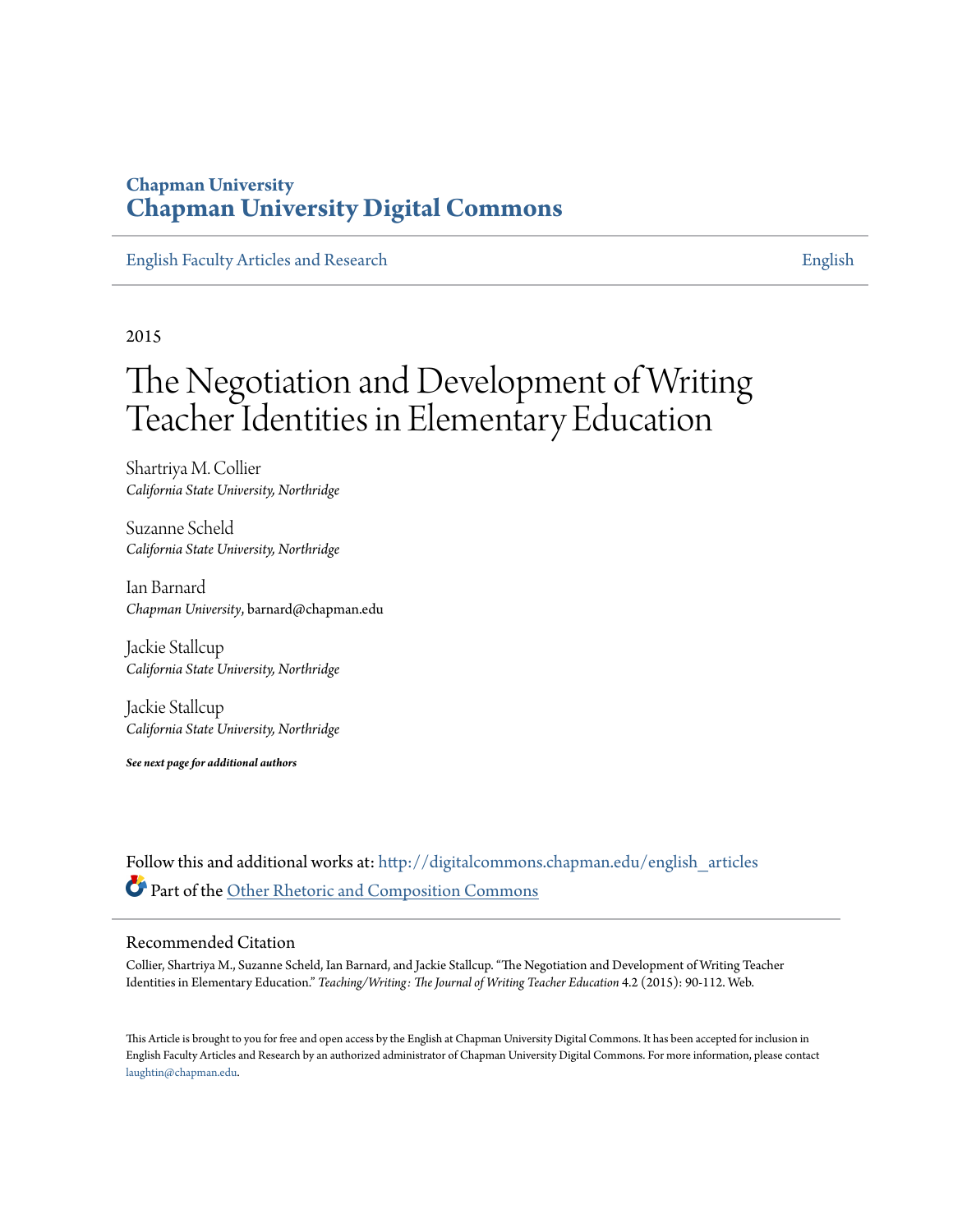### The Negotiation and Development of Writing Teacher Identities in Elementary Education

#### **Comments**

This article was originally published in *[Teaching/Writing: The Journal of Writing Teacher Education](http://scholarworks.wmich.edu/wte/vol4/iss2/6/)*, volume 4, issue 2, in 2015

### **Copyright**

ScholarWorks at WMU

#### **Authors**

Shartriya M. Collier, Suzanne Scheld, Ian Barnard, Jackie Stallcup, Jackie Stallcup, Jackie Stallcup, Jackie Stallcup, and Jackie Stallcup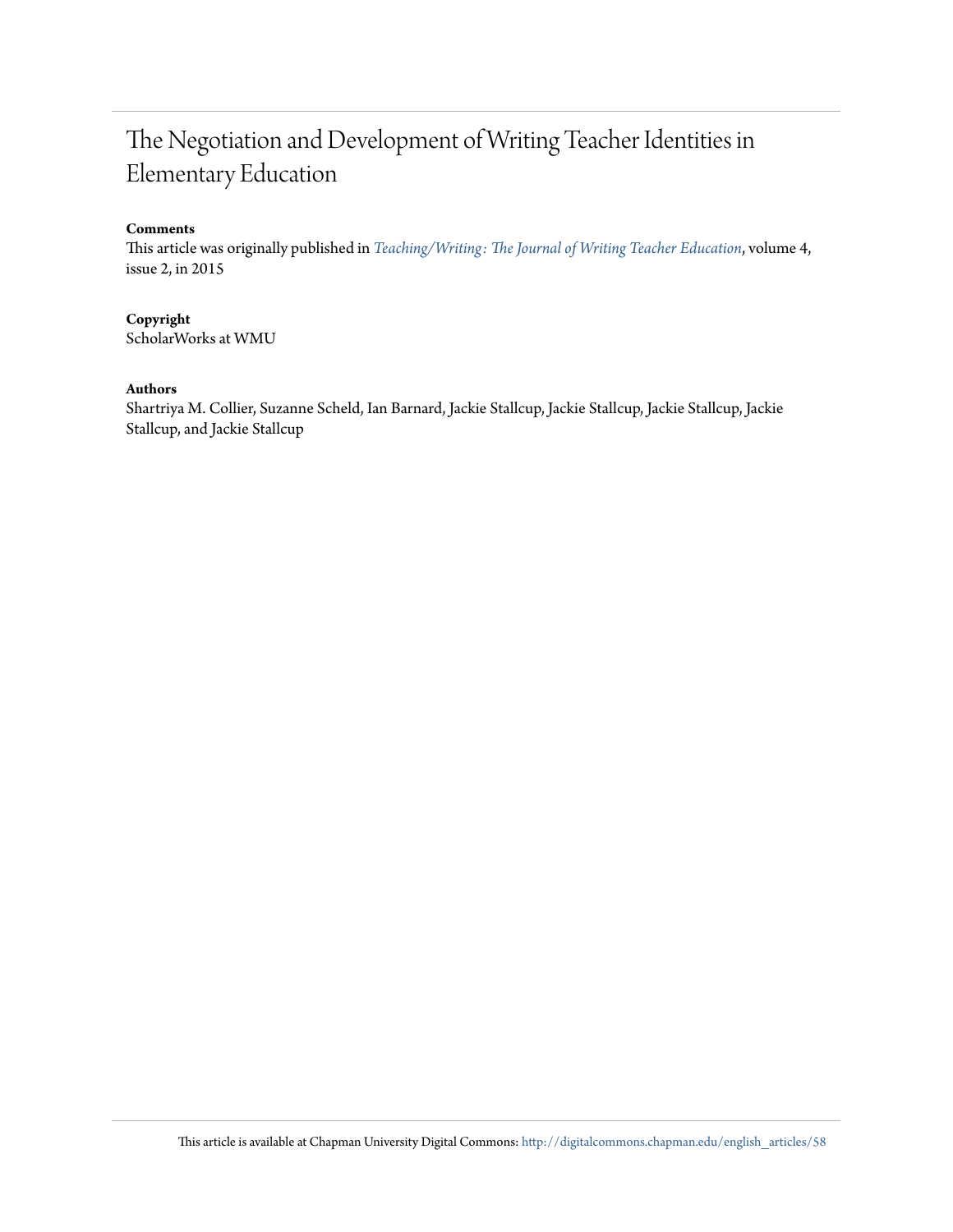### The Negotiation and Development of Writing Teacher Identities in Elementary Education

### *Shartriya M. Collier, Suzanne Scheld, Ian Barnard, and Jackie Stallcup California State University, Northridge*

While a number of scholars have explored writing instruction in general, little is known about how to best prepare teacher candidates to teach writing. Additionally, few studies have examined the writing identity development in teacher candidates and how this may potentially impact their experiences in their teacher preparation programs. Napoli (2001) and Norman and Spencer (2005) document the inadequacy of instruction regarding how to teach writing in teacher preparation programs. They argue that reading holds a more exalted position than writing in college methods courses. Moreover, once new teachers are hired in schools they, too, focus on reading rather than writing instruction. Additionally, once they begin teaching, many teachers of writing do not know how to modify writing instruction to meet the needs of diverse populations including English learners and struggling writers (Ganske et al., 2003; Lee, 2011). In short, the place of writing within the context of "language arts" is unclear (Coker & Lewis, 2008; Gilbert & Graham, 2010; Paulson & Armstrong, 2010; Park, 2013). As a result, it is challenging for teacher education programs to determine how to include lessons on writing for future teachers. Moreover, inquiry by educators regarding whether they should seek to develop a writer's identity among teacher candidates preparing to teach writing has been notably absent.

Other issues have been identified that can potentially impact the preparation of teacher candidates to teach writing. For example, in the instances when students are exposed to writing pedagogy, researchers argue that teacher education programs do not provide enough opportunities for students to apply what they are learning about teaching writing (Street, 2003, 2008). The National Council of Teachers of English (2004) suggests that writing teachers must be prepared to understand the relationship between the writing process, curriculum, learning, and pedagogy. Totten (2005) argues that," schools of education must require every teacher candidate to take a course on how to incorporate writing

http://scholarworks.wmich.edu/wte/

*T/W*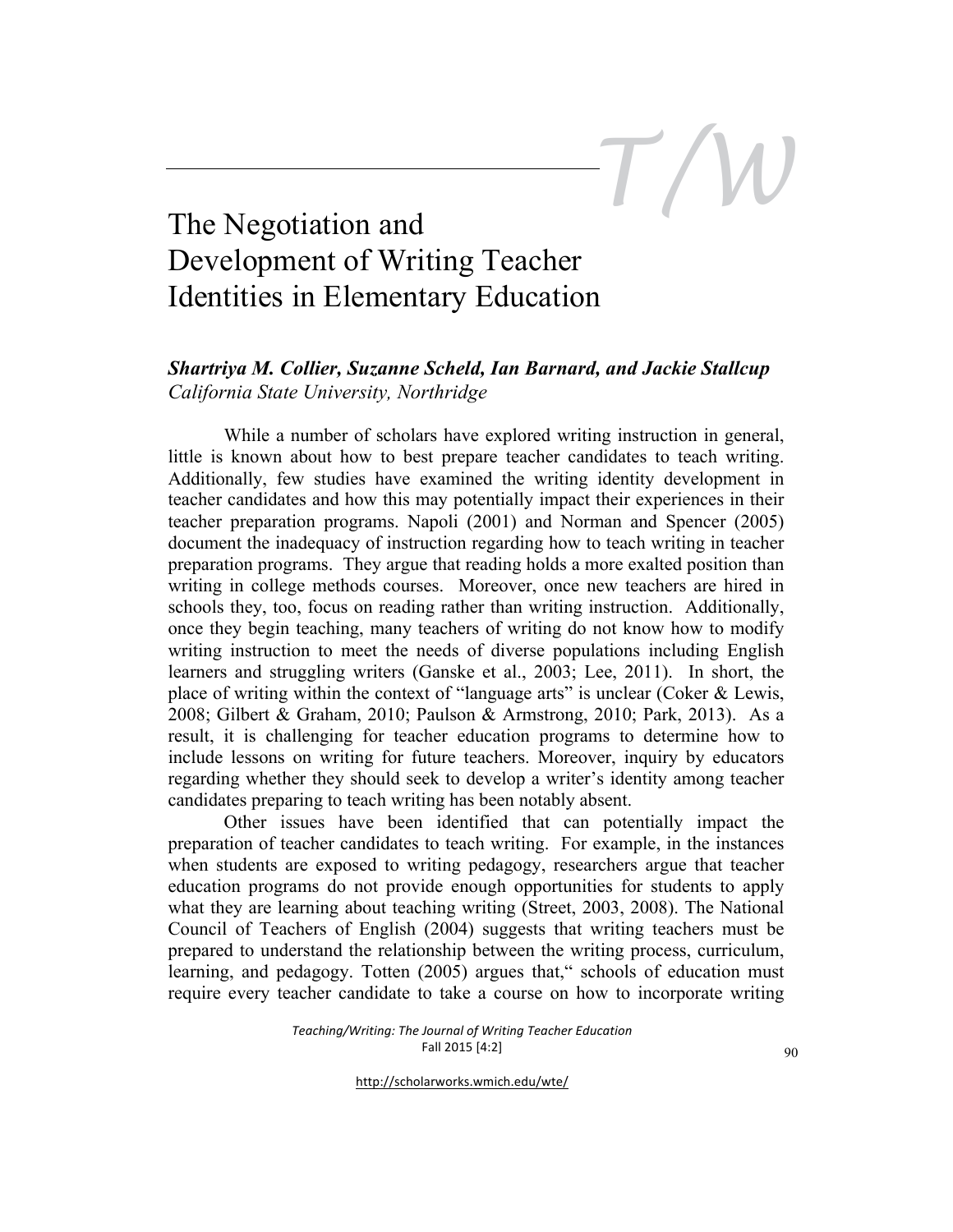

effectively into his or her content area. Ideally, the course should focus on powerful writing to learn strategies that can be used to facilitate students' learning of content, to deepen their understanding of what they are learning and to foster thinking at increasingly higher levels" (pg. 2).

As one reviews these assessments of need, it becomes clear that addressing the broader range of requirements of teacher candidates is a difficult one for several key questions involving teachers of writing remain unanswered. : 1.) What variables influence the development of a writing teacher's identity among teacher candidates in a university language arts methods course; 2.) How do their student teaching experiences impact their writing teacher identities, dispositions and practices as future teachers of writing?

This paper examines these questions utilizing data gathered through an initiative involving a cohort of 21 prospective elementary school teachers in a teacher education program in a large public university in California. We present the outcomes of research that is part of a larger project that sought to understand the forces that interact to affect the formation of elementary school teachers who are prepared to teach writing. Preliminary to a discussion of the methods used to explore the described questions is the need to describe the theoretical framework that served as the context for this study.

#### **Sociocultural Perspectives on Writing**

Sociocultural perspectives on writing pedagogy suggest moving beyond viewing reading and writing as discrete, isolated, unconnected skills. Adherents to this perspective view language and literacy as social practices that embody a broad range of multiple literacies as one enters into a writing classroom (Calkins, 1994; Graves, 1994; Gee, Hull, and Lankshear, 1996; New London Group, 1996, 2001). Thus, teacher candidates must draw upon technology and media as they write and as they teach writing. Teacher candidates must develop the sensitivity needed to allow their students to socially construct and critically reflect upon and create a variety of texts and discourses. Teacher candidates must be trained to use multiple literacies that include, "ways of being, saying, doing, valuing, and believing (Hull, Milukey, Clair & Kerka, 2003 p.1)." And, continuing to use this framework of sociocultural theorists, teacher education programs must make teacher candidates aware that students will be socialized into discourses through their academic experiences in school and that these experiences will eventually carry over into the world of work. Furthermore, the development of a writer's

> *Teaching/Writing: The Journal of Writing Teacher Education* Fall 2015 [4:2]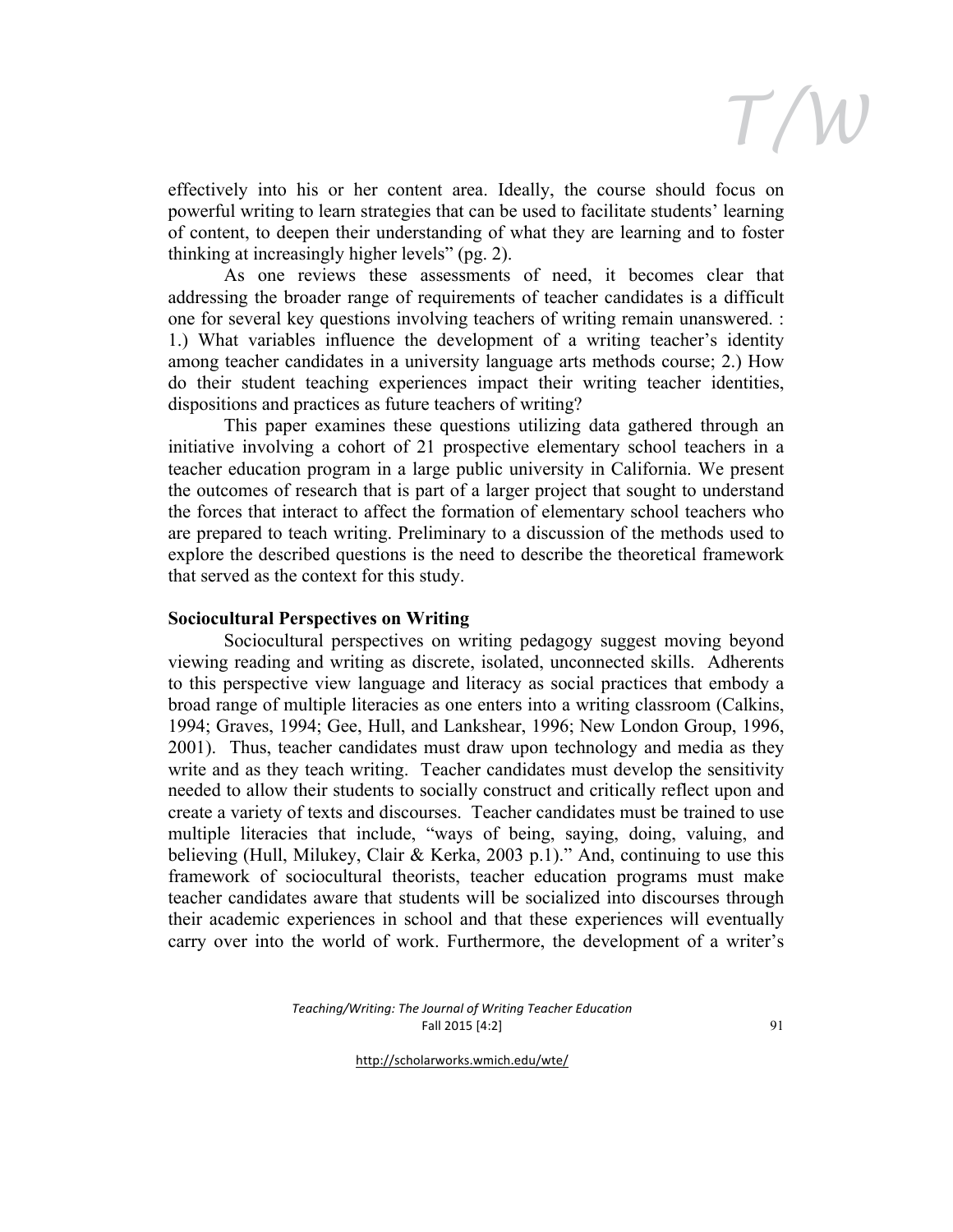

identity is closely linked to one's ability to negotiate two or more contrasting, and oftentimes, conflicting identities (Nasiri, 2012).

. Specifically, according to the New London Group (1996) teacher candidates must also engage in a process of critically reflecting upon these resources, and they must "reproduce and transform" their own practices. As can be seen, this theoretical framework allows educators to specifically focus on making the connections between the real world and academic discourses. It also addresses the institutional constructs that propel or inhibit teacher candidates in the area of writing from achieving success within their prescribed communities of practice.

Writing is not only a mechanical process but it is also deeply connected to the internal construction of one's identity as a writer, and to the social construct of one's identity as a future educator. Ivanic (1998) offers an interesting definition of a writer's identity. He contends that a writer's identity consists of four aspects: the autobiographical self, discoursal self, self as author, and possibilities for selfhood. Ivanic defines the autobiographical self as," the identity which people bring with them to any act of writing, shaped as it is by the prior social and discoursal history. The term, autobiographical self, emphasizes the fact that this aspect of identity is associated with a writer's sense of their roots, of where they are coming from, and that this identity they bring with them to writing is itself sociallyconstructed and constantly changing as a consequence of their developing a life history  $(p.25)$ ."

While a definitive body of research does not exist on the development and negotiation of a writing teacher's identity much has been written regarding the development of a professional identity on teacher candidates in general. The following section briefly summarizes the topic of professional identity development and teacher candidates and extrapolates findings to the more narrow issue of the development of a writing teacher's identity.

#### **Teacher Candidates and Professional Identities: The Act of Becoming**

Many researchers have sought to understand the processes that individuals undergo as they cultivate a professional identity as a teacher. This research can be applied to the development of a writer's identity. For example, Knowles and Holt-Reynolds (1991) identify four key components in the development of a professional identity in teacher education. First, role models, especially positive ones, influence the growth of a professional identity. This suggests that teacher candidates as writers may be able to benefit from exposure to professional writers.

> *Teaching/Writing: The Journal of Writing Teacher Education* Fall 2015 [4:2]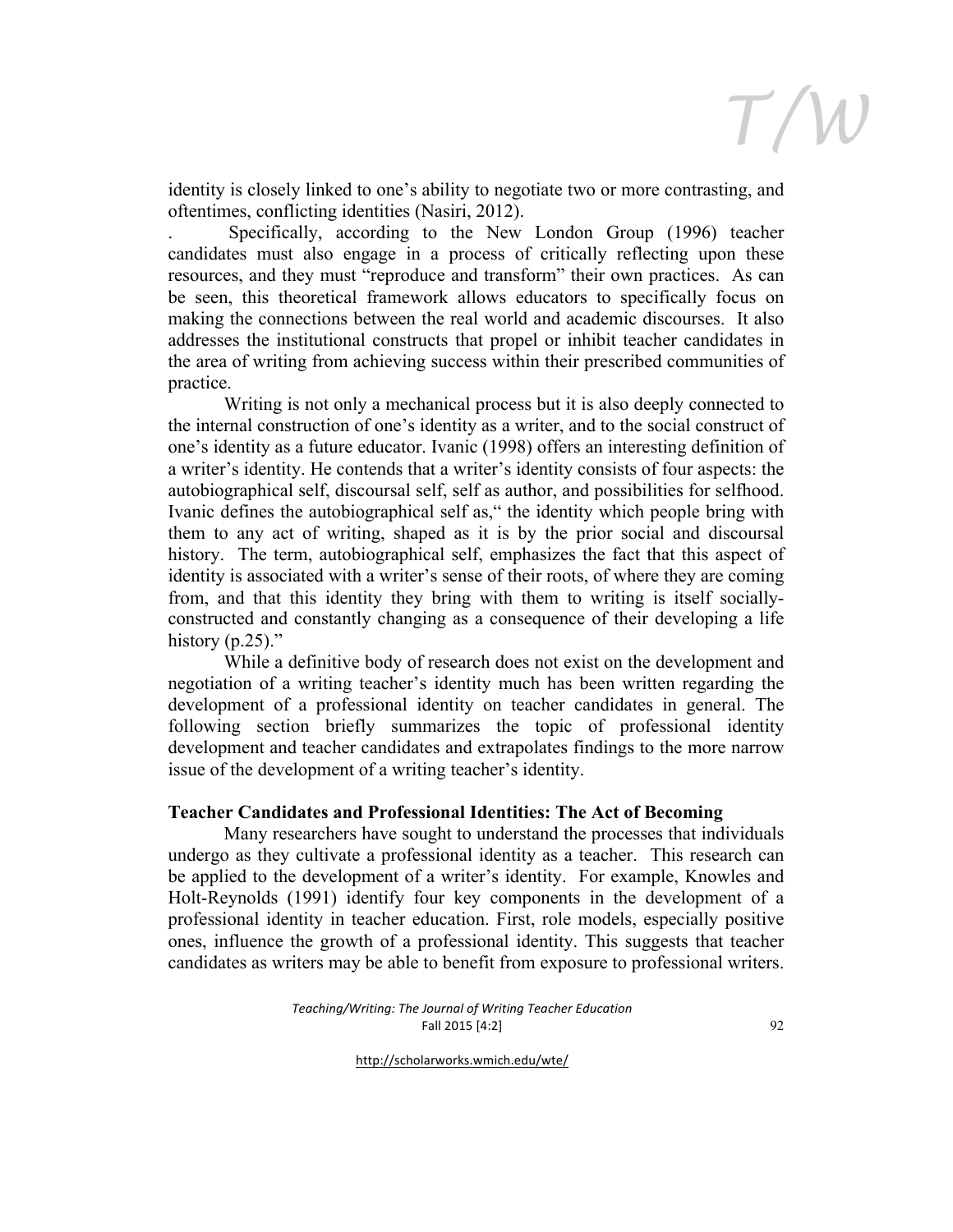Second, previous teaching experiences, as well as significantly positive or negative teacher education classes shape one's professional identity. Third, remembered childhood experiences about learning and family activities can influence the development of a professional identity and perhaps, a writer's identity.

Fernstein (2009) documents how the previous academic experiences of a Korean American teacher candidate, convinced the student that she was not a good writer as a result of the deficit model often applied to ESL students. Yet, despite her lack of confidence as a writer, Mandy's responses to the assumptions of others regarding English Language Learners generated thoughts, feelings, and responses that demonstrated the multiple constructions of her writer's identity. This is the case with many teacher candidates. Many have negative perceptions of writing and even "writing phobias". Yet, it is these life histories that improve one's experience with writing.

Korthagen (2004) adds depth to this discussion by acknowledging that teachers are constantly in the process of "becoming." Reynolds conceptualized this process as an onion model - the layers of this "onion" consist of the teacher candidates' environment, behaviors, competencies, beliefs and the overall program mission. In addition, the concept of "becoming" can be extended by acknowledging that the process of renegotiation can be experienced by students when encountering two or more conflicting pedagogical paradigms or contradictory sets of experiences regarding their writing. This notion of the "act of becoming" is an "additive" approach to defining experience and knowledge. The layers of an onion grow, but they are never in conflict with one another. However, a writer's identity may involve conflicting definitions of knowledge of writing and other areas and conflicting identities as a part of the process of "becoming".

The development of a professional identity is not only an internal reflective process; it is reliant upon external relations and interactions as well. Again, this may also be the case in the development of a writer's identity by teacher candidates. Schepens, Aelterman, and Vlerick (2009) state that, "…the most important predictors of self-efficacy, commitment, and professional orientation are the extent to which teachers feel prepared (p. 375)." Thus, teachers of writing who develop a professional identity, as a writer may feel more prepared to teach writing. This also indicates that students do not simply robotically apply what they learn during their teacher education programs, their application of the concepts learned may differ depending upon their own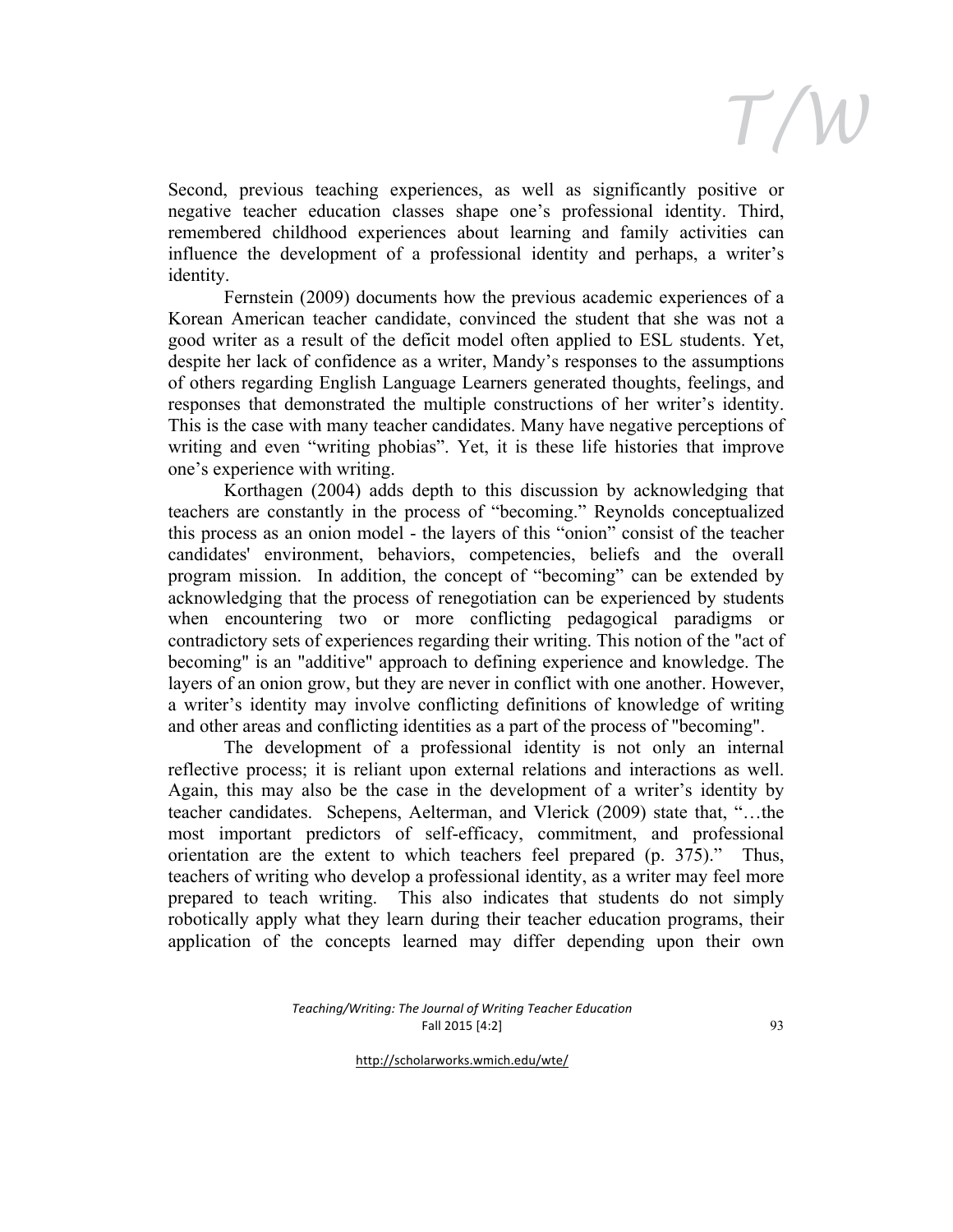

assessment of their learning experiences. For example, teacher candidates of writing may have educational experiences that challenge the writer's identity/ies.

Ronfeldt and Grossman (2008) further expand upon the processes that students undergo as they develop a professional identity by exploring the teacher preparation program's role in helping students to see their "possible selves". Coursework, fieldwork, and student teaching expose students to potential pathways of professional development. This concept suggests that these three components may also play a role in the development of a writer's identity among teacher candidates. However, this access to possible selves can oftentimes create contradictory and sometimes conflicting realities. Moreover, recent research has explored how one's writing identity impacts classroom writing instruction.

#### **Writing Teacher Identity and Its Effect on Classroom Instruction**

The National Writing Project, one of the lead advocates in the writing and identity movement, has recognized for many years the need to create supportive and collaborative environments for writing teachers. Smith and Griffiths (2014) argue that writing groups for teachers creates a community of practice that provides spaces for teachers to construct professional knowledge and establish teaching identities. With this recognition, many NWP trained teachers also create communities of practice in which they engage students in peer conferencing, peer editing and shared writing, in which the students and the teach "share the pen". Lee (2013) furthers this discussion in his study of EFL (English as a foreign language) writing teacher development. Through his analysis of four EFL preservice teachers experiences, he argues that writing identity is discursively constructed. Thus, their writing teacher identities were situated within their own social, cultural, and historical experiences. Once made aware of this, instead of adhering to the traditional curriculum many began to test new strategies such as blogging, journal writing, and a more process approach. Bearmouth, Berryman, and Whittle (2011) examined students' identities as writers in a classroom in which the teacher was nationally noted as extremely successful. They discovered that that both the low and high achieving students were developing positive writing identities and this was largely due to the teacher's engaging process – approach to teaching writing in which she recognized and validated peer to peer interaction and teacher-student interaction during writing time.

> *Teaching/Writing: The Journal of Writing Teacher Education* Fall 2015 [4:2]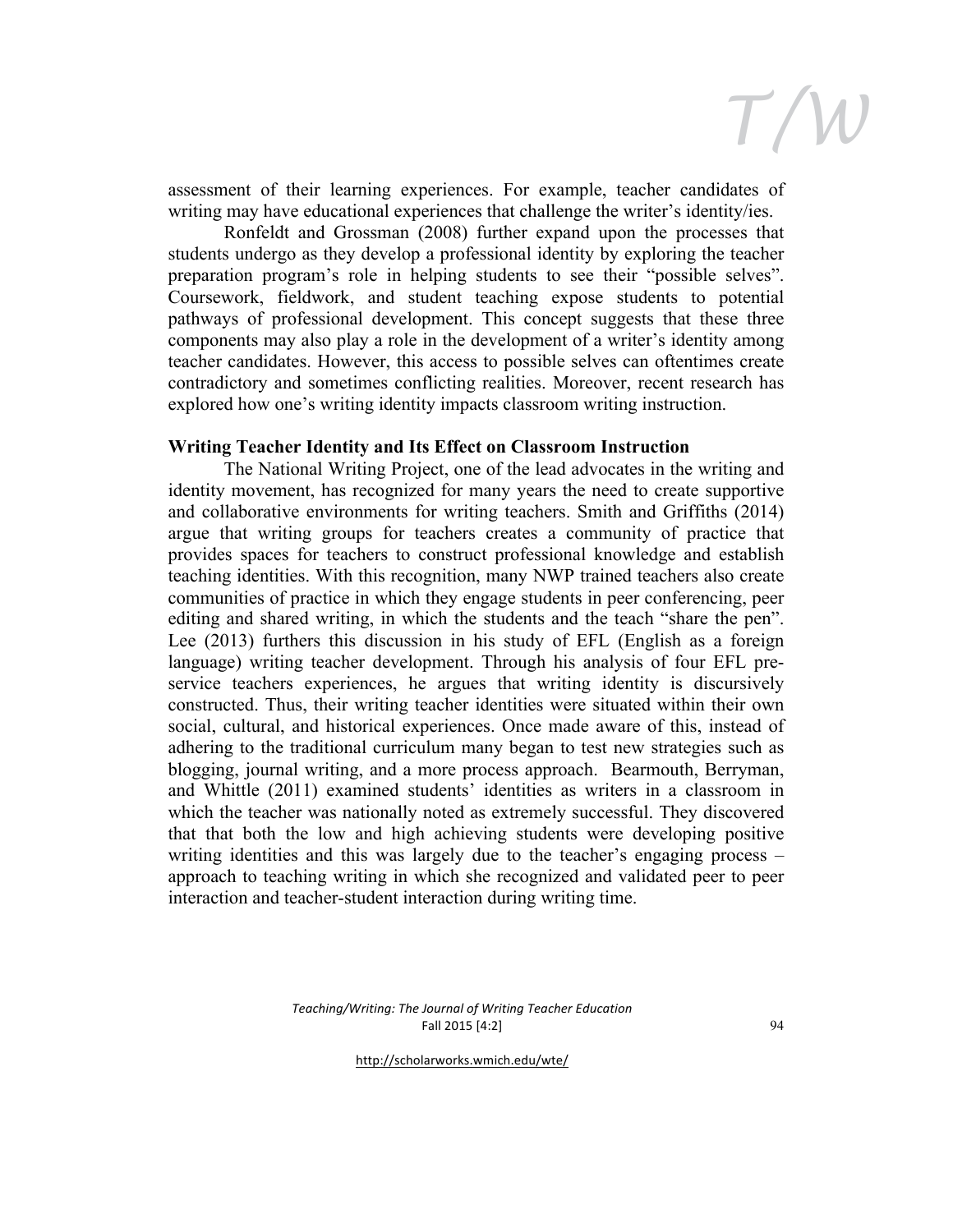### **Best Practices in Writing Teacher Education**

As the sociocultural theorists suggest, best practices for teaching writing are far from linear. For example, many analysts argue that modeling the writing process by writing for and writing with one's students is an effective strategy for teaching writing. Other investigators suggest that students can gain experience more rapidly by engaging in small group conferences, team teaching, and by receiving consistent feedback (Colby & Stapleton, 2006). In other words, beginning teachers must learn to teach writing by drawing upon a variety of sources. This body of literature also addresses to a lesser degree factors that impact how teacher candidates apply what they have learned about how to be effective with their own writing processes as they engage in productive pedagogical practices as future teachers of writing (Grossman et al, 2000; Napoli, 2001; Norman & Spencer, 2005; Pardo, 2006). The recommendations of those few who have sought to broaden pedagogy in the teaching of writing can be described.

Dymoke and Hughes (2009), for example, analyzed teacher candidates' participation in a poetry wiki. These authors demonstrated how the wiki provided students who had never written poetry with an opportunity to experiment with a form that they might one day have to teach. In addition, the wiki prompted teacher candidates to integrate personal experiences, past histories, and voice in their writing. Furthermore, Wilder and Mongillo (2007) found that the integration of technology tools such as referential communication tasks and online modules increased expository writing skills for teacher candidates and, as a result, may assist students in reflecting upon their identities as writers and future teachers of writing, as well as on the integration of new literacy technologies and media. These authors found that multiple exposures to academic language are important to skill development among teacher candidates.

Additionally, Street (2003) asserts that teacher candidates' attitudes towards teaching writing can significantly impact learning outcomes. Important to the theme of this paper, he also contends that students' histories as writers can have a significant impact upon their abilities as future teachers of writing. Thus, university and student teaching experiences need to be situated within contexts in which students consistently reflect upon their attitudes towards writing. He further asserts that cultivating a "writer" identity within the context of a supportive writing community is key.

> *Teaching/Writing: The Journal of Writing Teacher Education* Fall 2015 [4:2]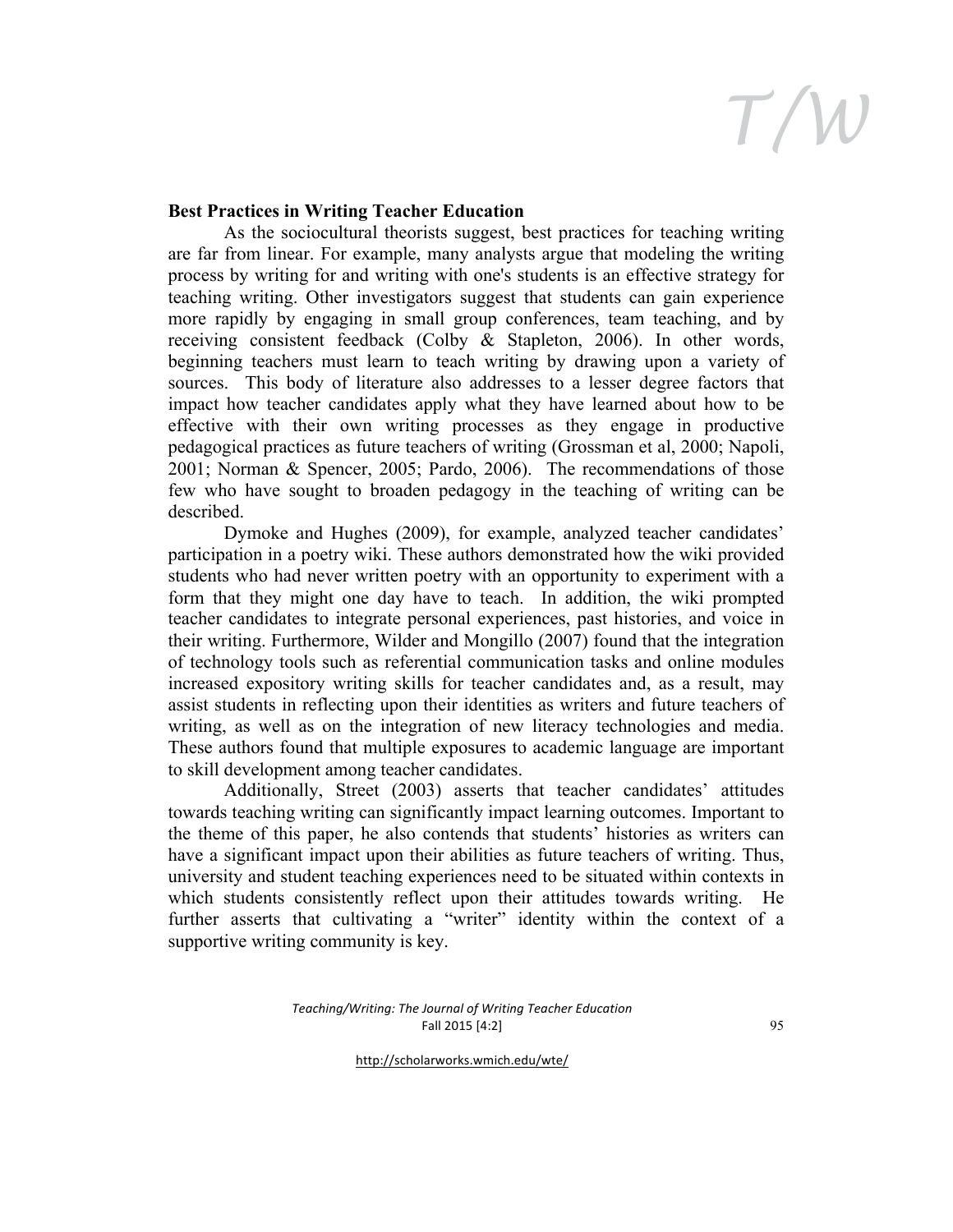Street and Stang (2008) add to this argument by suggesting that not only do students need pedagogical applications, but they also require reflective opportunities to examine writing in their daily lives. These examples suggest that preparing teachers to teach writing is no longer just a matter of determining whether teacher candidates can or cannot write, and then presenting candidates with a host of "best practices". It must also entail understanding how writing itself is changing and diversifying the cultural forms that are practiced and interpreted by different sets of people in different ways. Clearly, writing is not only a mechanical process but is also deeply connected to the internal construction of one's identity as a writer, and to the social construct of one's identity as a future educator.

Although teacher-writer pedagogy is widely discussed in education circles, few studies highlight how teachers in training negotiate their identities as writers and future teachers of writing. In this regard, this exploratory research study sought to examine the effectiveness of key pedagogies in facilitating the development of a writing teacher's identity in a cohort of 21 teacher candidates.

### **Methodology**

This paper presents outcomes from research that was part of a larger study of teacher preparation for elementary school classrooms. The broader goal of our study was to chart and improve teacher candidates' effectiveness as writers and as teachers of writing. Our research team consisted of faculty from English, Anthropology, Liberal Studies, and Elementary Education. Each researcher brought to the project a unique disciplinary language and research criteria. This study expands findings from this earlier work by seeking to illuminate how prospective teachers relate their previous experiences of learning to write including the development of a writer's identity to the acquisition of pedagogical content and their first field experiences. To examine these relationships, we undertook a case study of prospective teachers who were enrolled in a required language arts methodology course in the elementary school teacher preparation program at our university. The language arts course was equally divided in content - 50% was dedicated to best practices for the literacy instruction of English learners and 50% of this course was dedicated to writing instruction. The students were required to participate in 20 hours of observation. One course assignment involved creating an English Language Development Unit. This module integrated best practices for language arts instruction including the integration of writing and support for ELLs. The students conducted three mini-

> *Teaching/Writing: The Journal of Writing Teacher Education* Fall 2015 [4:2]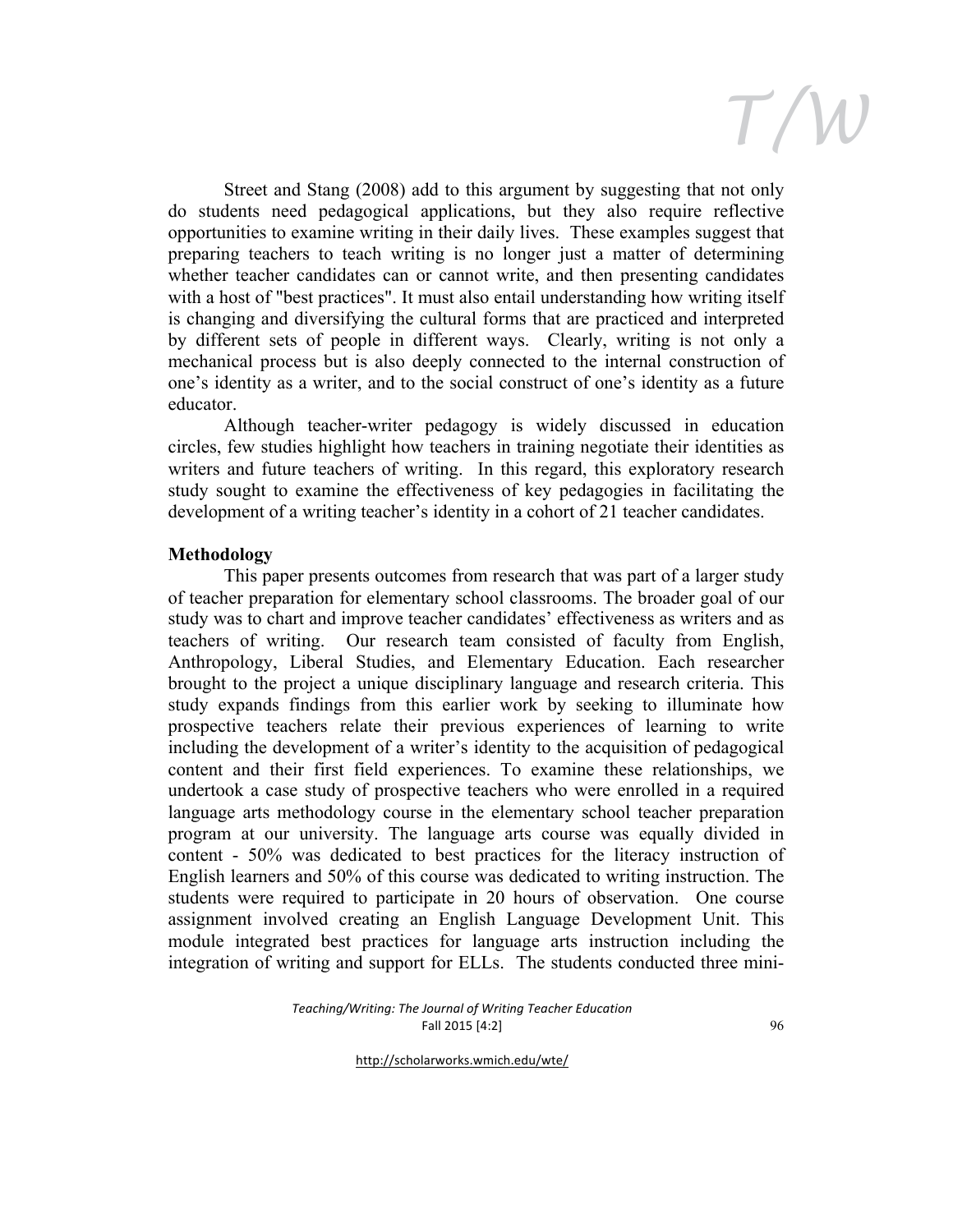lessons as part of their observation and participation. One assignment included a mini-lesson on effective writing with their elementary school pupils. Students also kept a writing journal in which they were to go through the writing process and eventually publish a final piece. This assignment was specifically designed to support the teacher candidates' development of a voice, life histories and writer identity. As is known, a first question asked of any individual who identifies, as a writer is "What have you published?"

At the end of this series of learning activities, students were to include a writing process reflection that provided insights into their beliefs, attitudes, and opinions about themselves as writers. Students were taught to use the Writing Workshop Approach to writing instruction (Calkins, 1994, 2002). Therefore, emphasis was placed on teaching writing as a process that is supported through teacher modeling, peer feedback, journaling and conferring.

The students in this language arts course were also students in the Freshman Accelerated Student Teaching (FAST), a cohorted pathway in which students are provided an opportunity to earn a B.A. degree in Liberal Studies while simultaneously obtaining a preliminary teaching credential in elementary education. In total, there were 21 students in the course. All but two were female. The students were in their final year of study. Additionally, all subjects were student teaching while also taking a language arts methods class.

We decided to recruit students from only one particular pathway in order to reduce the number of confounding variables. In general, the FAST students are highly motivated, highly focused, and well prepared. Moreover, this group was most likely to have developed a writer's identity because they had earned the highest scores on their writing samples in Year 1 of the study. Their presence in the FAST program was a result of their having decided early in their college careers that they wanted to be elementary school teachers.

### *Data Sources and Analysis*

The ethnographic component of this research project followed a strong tradition of well-regarded ethnographic research methodology in the observation and analysis of K-12 teaching or writing (Perl & Wilson, 1986; Grossman, 1990) as well as research methods in the field of composition as a whole (Bridwell-Bowles, 1991; Health, 2008).

Our research participants completed open-ended written surveys regarding their writing preferences and ideas about teaching writing at the beginning of the Fall semester. We were interested in developing a baseline picture of how students defined their knowledge of teaching writing at the beginning of the

> *Teaching/Writing: The Journal of Writing Teacher Education* Fall 2015 [4:2]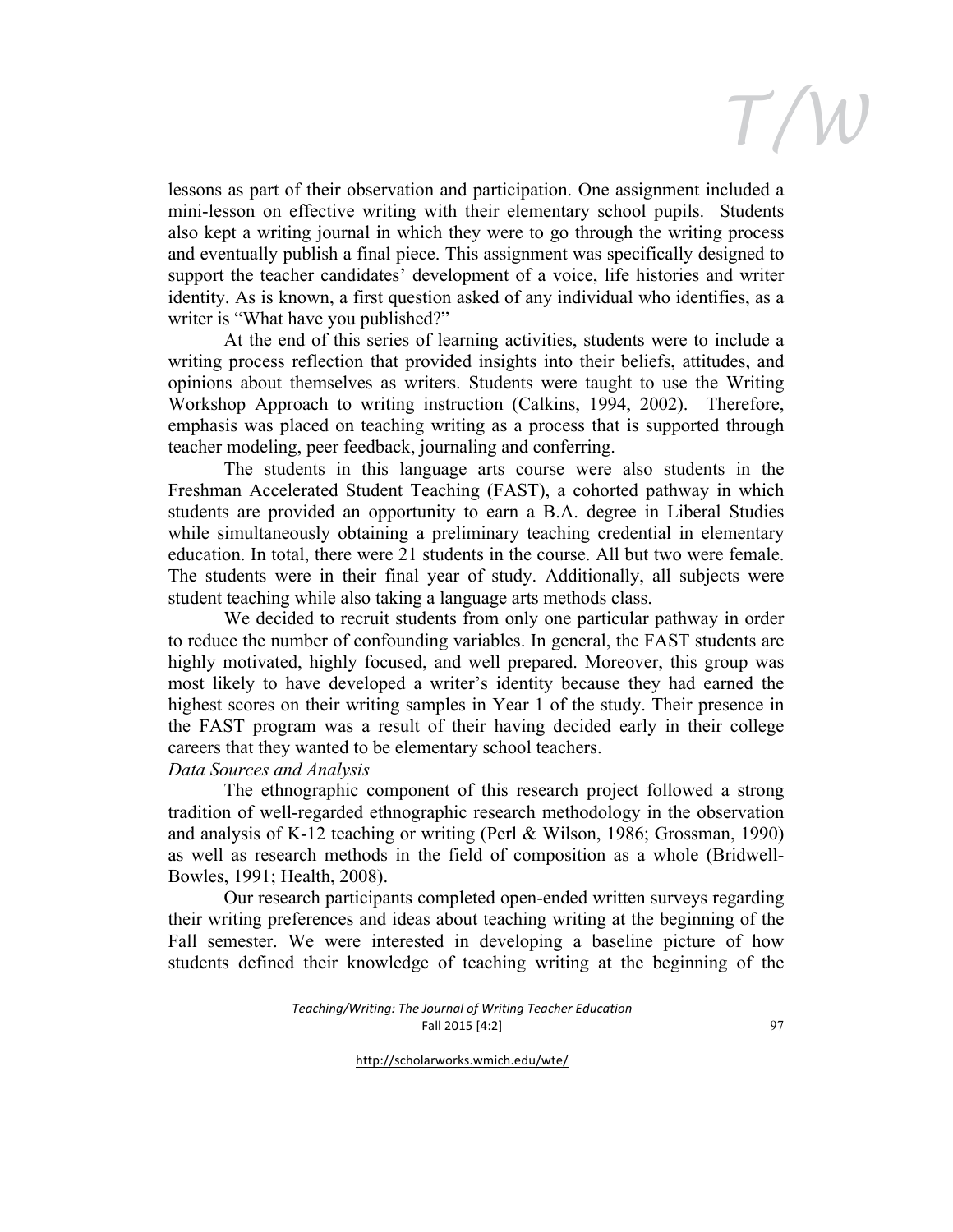semester. Near the end of the semester, we invited the research subjects to participate in a 45-minute semi-structured interview with one or more of the researchers to answer questions about what they had learned during the semester; their development as writers and future teachers of writing; their disposition toward and knowledge about writing instruction; the impact of their student teaching experiences; and their plans and expectations as writing teachers in the future. 10 of the 21 students accepted the invitation to be interviewed. While we are confident that the 10 interviews reflected a broad range of FAST student experiences and knowledge, we are also aware that these 10 students may represent a self-selected group who are not necessarily representative of FAST students as a whole. Nevertheless, the findings can be used as exploratory research that highlights the variables that help shape the development of a writer's identity. Survey and interview responses were coded and analyzed in terms of the diversity and patterns of themes that emerged from students' responses.

In addition to collecting survey and interview data, we conducted one twohour unobtrusive observation in the language arts methods classes in which the students were enrolled. The objective of the visit was to gain a sense of what and how our subjects were learning in this course. The visit also assisted in the collection of data that could help to triangulate survey and interview data. A second dynamic significantly shaped our research process. A number of members of the research team had taught the FAST students at one time or another. One research member was currently teaching the students at the time of the study. We are well aware that the researchers' connections to our research subjects may have impacted the data we collected. At one level, the student and teacher relationship may have prevented some students from expressing themselves openly and honestly during the interviews. Conversely, the relationships between these faculty members and the subjects may have generated higher levels of respondent comfort when compared to those subjects who were interviewed by relative strangers. In this case, the pre-existing relationship may have enabled the students to express themselves more freely. In addition, the researcher observing the methods class may have consciously or unconsciously suppressed or expressed particular observations or comments due to the fact that the course instructor was herself a member of the research team. In order to demonstrate how our students created and negotiated themselves as future writers and future teachers of writing, we first examined their early experiences with learning how to write, their classroom-based training, and the realities that were used in applying their past experiences into the pedagogical development as student teachers.

#### *Teaching/Writing: The Journal of Writing Teacher Education* Fall 2015 [4:2]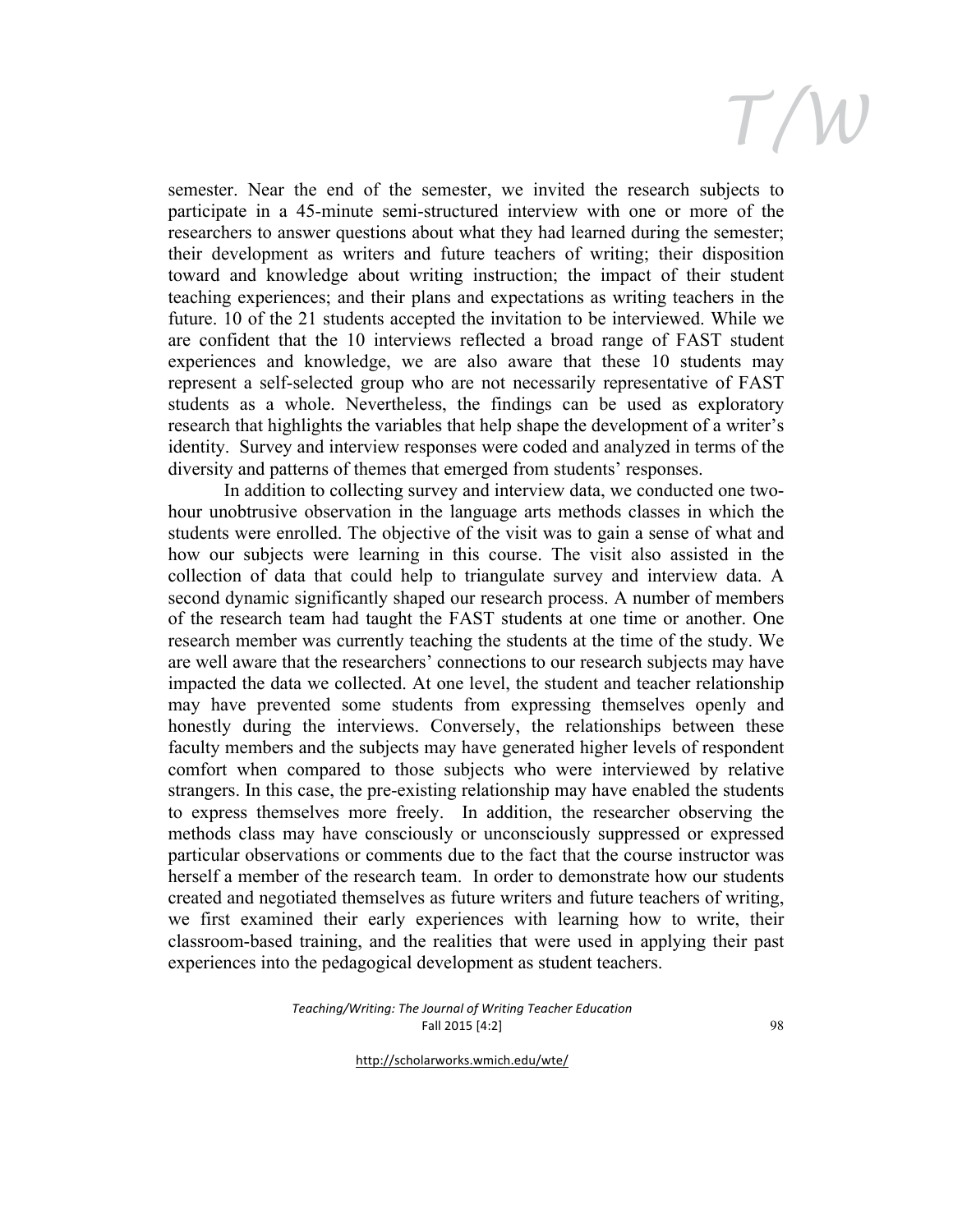In accordance with the traditions of qualitative research, we monitored preliminary findings by writing analytical memos on emerging themes, similarities, and differences amongst the participating students. Key themes that emerged included early childhood experiences with writing, conflicts with opportunities to teach writing during student teaching, increased awareness of genres, making personal connections and taking ownership of writing. Using the constant comparative method for within-case and cross-case analysis we coded interview transcripts, field notes, and documents for patterns, insider (emic) perspectives, and discrepant data to write up in case reports (Glaser & Strauss, 1967; Thomas & James, 2006). Each of the four researchers met frequently to triangulate key findings in order to ensure reliability and validity of the data.

#### **Findings**

*What variables influenced the development of a writer's identity among teacher candidates in a university methods course?*

The course was based upon readings by Gail Tompkins and Lucy Calkins, Teacher candidates used journal writing throughout the course. They received mini-lessons on writing, and shared the outcomes of a personal writing project at the end of the semester. Students were encouraged to explore topics that were interesting to them, controversial, contradictory, and relevant to their lives. A large portion of the course was dedicated to teaching students how to hold peer conferences to hopefully propel each other forward in their writing. The professor would frequently model and demonstrate writing lessons and the appropriate way to conduct a writing conference. Students produced a variety of writing genres including poetry books, expository student teaching survival guides, persuasive essays, memoirs, and other writing "products". Many candidates wrote about serious life issues. Grappling with these issues through writing and peer conferences they demonstrated their abilities to negotiate multiple voices as writers. For example, one student wrote about a close aunt who had died from cancer, another wrote a fashion book for full-figured women, and another created her own modern-day fairy tale. One of the reasons why the FAST cohort students were willing to explore such personal topics was because they had spent so much time together and had truly created a family unit among each other. One student emailed the following in an "impromptu" journal:

"Thank you for this writing workshop assignment that we are doing. Because of it, today, I realized something about myself; I had been suppressing a horrible memory of my childhood and all it took was

> *Teaching/Writing: The Journal of Writing Teacher Education* Fall 2015 [4:2]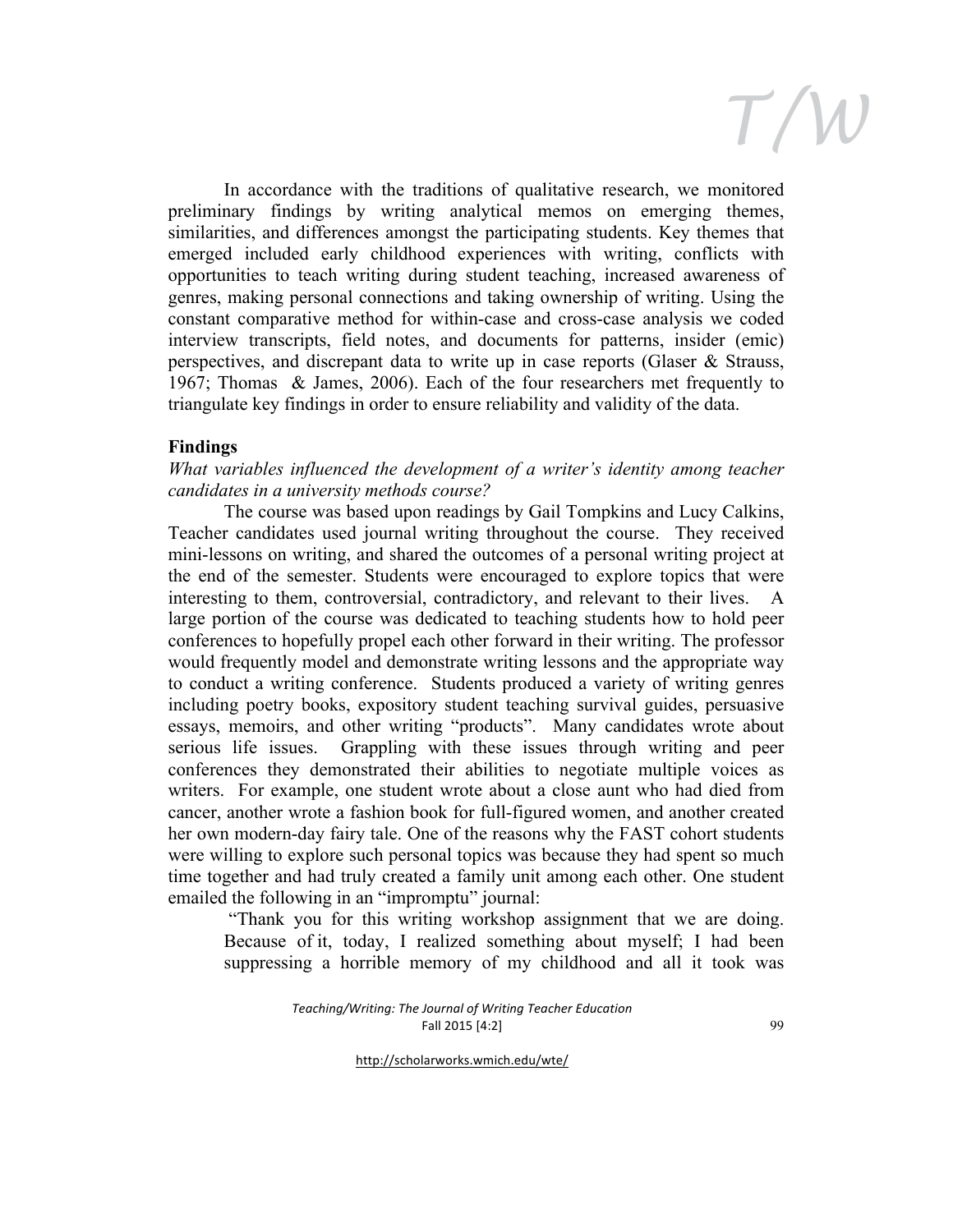someone to question why and how I became the way that I am. After reading my entry, Lena asked, "What was your home life like?" That spurred me to ask myself that question and I just realized that I had both subconsciously and consciously blocked out memories of my past. I want to thank you because I now have courage to explore this past. Not enough courage to include it into my journals, but enough to make me question things about myself and my parents and my childhood friends. I feel like this revelation has made me a much better person: both understanding and sympathetic. I really needed this to help me be the best educator that I can be. I have issues and I used comedy and sarcasm to cover them. This assignment alone has helped a lot of us find ourselves. As adults, we really need to know who we are before we truly decide where we are going." (Teacher Candidate, Julie, Writing Reflection)

Through the statement "find ourselves", the candidate makes an explicit connection regarding the use of writing as a site for identity negotiation. This student began to not only rethink who she was as a writer, but who she was as an educator and individual. However, this segment also demonstrates the role a university instructor can play in assisting students to develop an identity/ies as a writing teacher. Central to the pedagogy of multiple literacies is the notion of designing. Designing often includes some radical transformation of knowledge given through overt instruction. In this case, writing gave her the courage to dig deeper into her past, to make connections, and to design possible options for her future as an educator. One could say that the act of conferring and journaling in and of itself allowed students to enter into the "third space" where, with the guidance of the professor, they could construct and deconstruct their writing and the writing of their peers.

As part of the class assignment, another student wrote a series of letters to a friend who had passed away. She stated the following in her Writing Process Reflection assignment:

"It was only through the grace of conference, that I was able to turn my piece around. I kept beginning a letter to Kyle, but I changed my audience. I wasn't telling stories anymore, I was writing letters. In the end, I wrote six letters to Kyle and added a cover letter addressing all who would read my piece. I am proud of it and it was only by constant revision that I was able to turn it into what it is today: a real piece of writing." (Teacher Candidate, Emma, Writing Reflection)

> *Teaching/Writing: The Journal of Writing Teacher Education* Fall 2015 [4:2]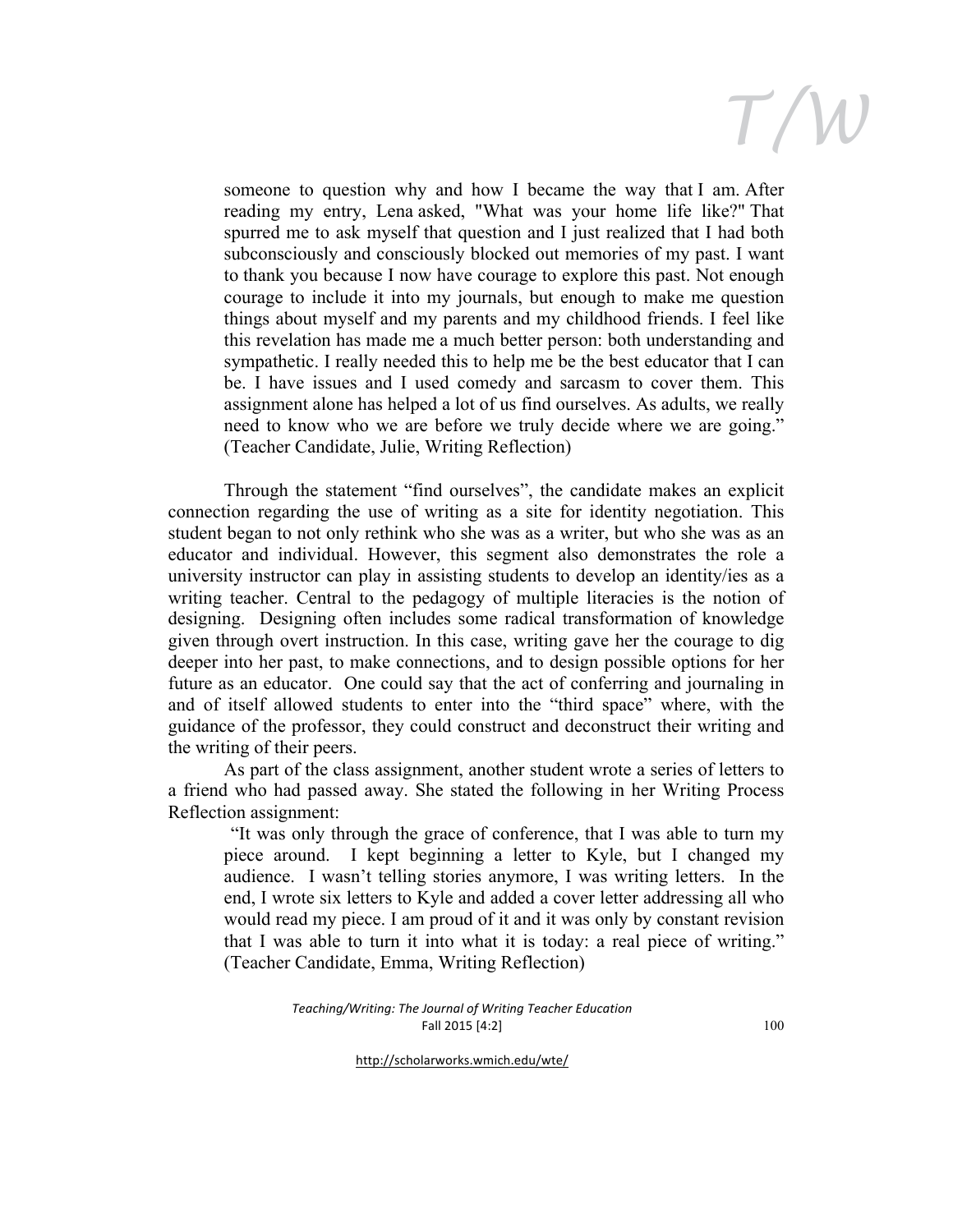This excerpt demonstrates how this student was, through the assignment, able to begin to take ownership of her writing. First, she became aware that authors exercise a certain amount of agency in writing. Therefore, the lessons covered helped her to know that a genre is something that is not static but constantly shifting in the writing process. More importantly, once she began to recognize her audience (her cohort peers and others who had experienced loss), writing became something that had a purpose. This understanding empowered her to see that she had a variety of options as a writer. She also acknowledged that going through the writing process allowed her to refine and reshape her piece. Through her own transformation, this student was better able to stimulate the writer's identity in her future pupils.

According to the New London Group, overt instruction consists of "languages of reflective generalization that describe the form, content, and function of the discourses of practice (p.18)." Her statement "a real piece of writing" indicates that she had shifted the way she viewed her writing. Perhaps writing without purpose gave her a sense of detachment about writing but writing content that was valuable to her allowed this student to take pride in her efforts. In many ways, she began to integrate the discourse of an author and not simply the self-talk of just a student who writes. However, the question becomes how did they take this knowledge about themselves as writers and translate this to their pedagogical practices as teachers of writing?

When initially surveyed about what they knew about teaching writing, 14 (70%) of the 21 students responded that they knew that writing was a process and that all students progress at different rates. The interviews revealed that the teacher candidates were conceptually aligned with the current theories and approaches toward writing learned in the methods course. These elements included attention to the writing process, holistic responses to pupil writing, writing tools and strategies, and differentiated instruction. Considering the previous two excerpts, it is not surprising that candidates were guided by the philosophy that children needed to be excited about writing. They felt that the best way to do this was to begin with writing as a creative process. Later they focused on the mechanics of writing as a secondary concern. Many candidates felt that that their role was to to serve as "writing coaches" by providing positive encouragement to their pupils. The students felt it was important to not only offer encouragement to pupils but also encourage ownership and voice in writing as demonstrated by the quote below.

> *Teaching/Writing: The Journal of Writing Teacher Education* Fall 2015 [4:2]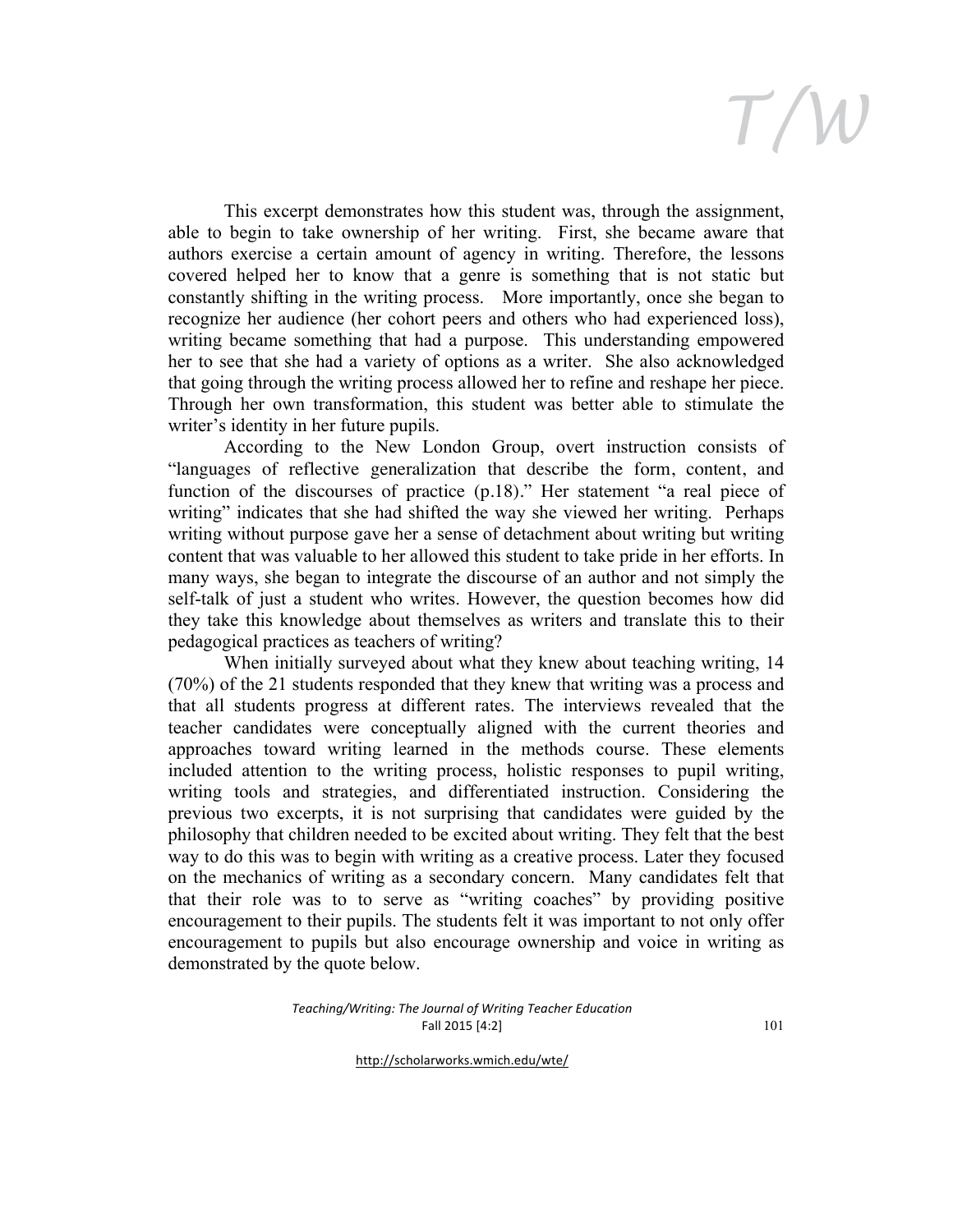"I feel that I need to stress the fact that their ideas and the thoughts that they come up with are really important and when teaching it I need to make it enjoyable. That's when I wrote the best pieces: when I was mad or passionate about something. For students, something that they are interested in that they want to find out more about. Reading and writing they go together. I think exposing them to simple structure and format as much as possible is great because that will get them more comfortable with writing in general and give them a good feeling about writing, if they know the basic structure." (Teacher Candidate, Carl Interview)

This student emphasizes how critical it is for pupils to know that "their thoughts and ideas" are important. She sees writing as a social literacy and perceives it as a wholistic process. This student makes a connection to her own experiences and how her best pieces came about when she was "mad or passionate" about something. She largely viewed pedagogical development as making pupils see that effective writing, to a certain extent, begins with individual experiences that can support a writer's identity. Moreover, writing is a personal and interpersonal process. In many ways, this student is challenging traditional views of writing. Cervetti, Damico, & Pearson (2006) stated, "In order for teachers to embrace a view of literacy that recognizes its social dimensions, teacher education programs should help scrutinize traditional views of literacy (p.380)."

The teacher candidates had also begun to reflect upon their possibilities as future writing teachers. Students' responses revealed a renegotiation of previous assumptions about what they were or were not capable of as future teachers of writing. One student connected this to simply feeling more confident about teaching writing. Others went beyond simply viewing the impact of the interventions as improved confidence. Rather, these students focused on particular strategies that they wanted to take and apply such as conferring and free writing. The "pedagogical stance toward writing" mentioned above includes not only an increased awareness about writing strategies, but also the ability of teacher candidates to see themselves as a guide or writing coach to their future pupils.

"I know how to teach creative writing now. I just hate it so much but I feel like that helps. I hate math but I'm really good at teaching it. I know what they are going to struggle with because I have struggled with it myself. Plus, I have more methods for teaching creative writing. Different ways to focus. Picturing a character, doing a quick write or brainstorming ideas." (Teacher Candidate, Lena, Interview)

> *Teaching/Writing: The Journal of Writing Teacher Education* Fall 2015 [4:2]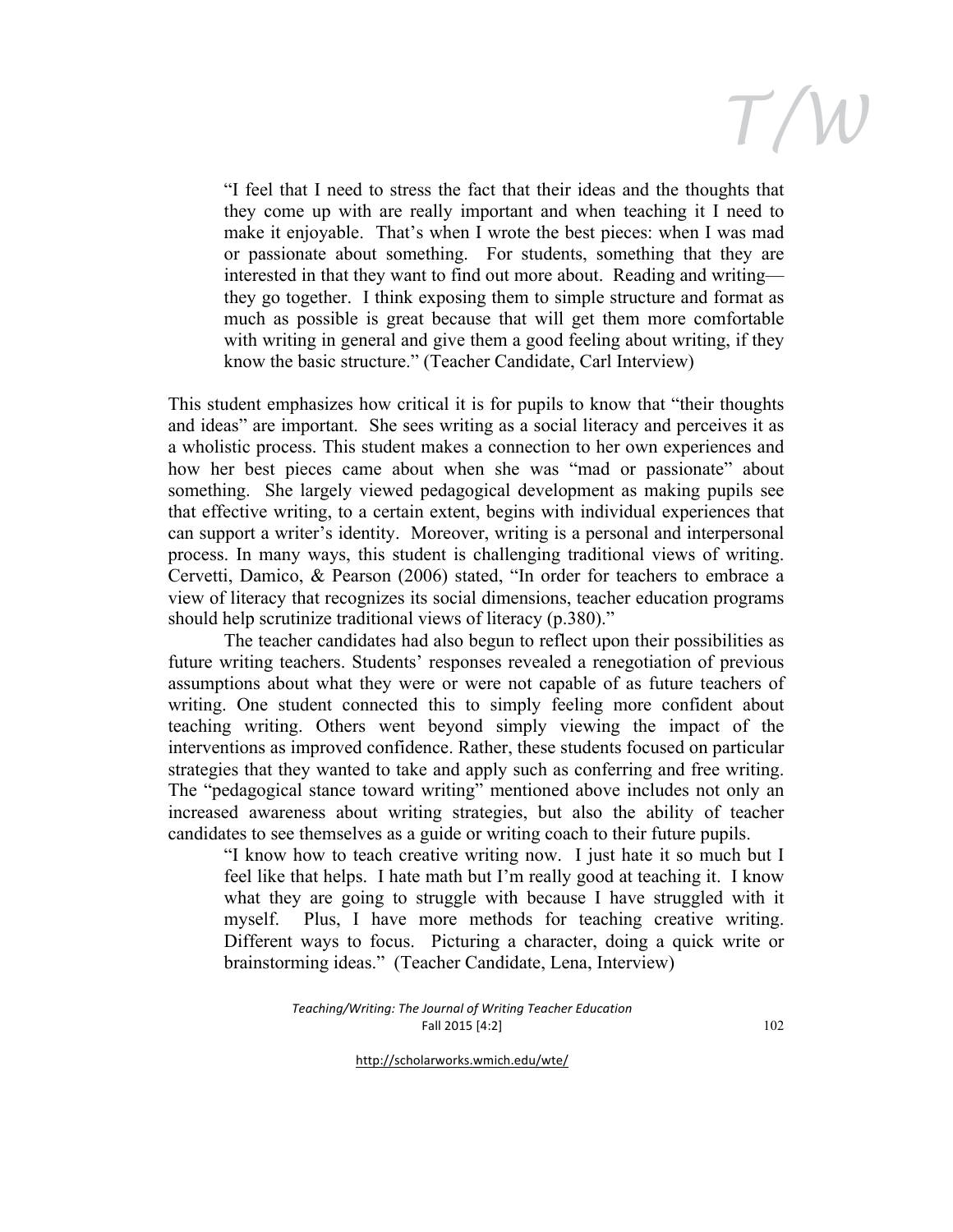First, one must note that this student views the writing that she learned in the methods course as "creative" writing. Although, a portion of the instruction in the course dealt with expository writing, this student saw the sociocultural writing approach used in the classroom as a "creative" approach to writing instruction. Even though this teacher candidate did not like "creative writing", she began to see herself as being capable of teaching writing. She also viewed the learning process as a struggle but felt that she had become equipped to navigate pupils through the struggle.

As these passages indicate, overt instruction through a methods course that has been tailored to develop or strengthen the writing identity of students can be effective. Of even greater importance, the use of strategies to develop a writing identity was also observable in the student teaching experiences of participants.

### **How do their student teaching experiences impact their writing identities, dispositions and practices as future teachers of writing?**

The melding of traditional pedagogies for teaching reading with methods designed to produce writer teachers is not an easy process. Thus, this study also sought to ascertain how the contents of this unique methods course that was designed to develop a writer's identity, affected the student teaching experience. It is instructive that several of the teacher candidates commented on the difficulties of implementing what they had learned in the methods courses in their own teaching. In some cases, they saw much of what they thought of as poor writing instruction coming from the Master Teachers with whom they were student teaching. Many felt that the demands of scripted programs like Open Court and/or the Master Teacher's philosophy of teaching writing seemed at odds with what they had learned in their methods courses. Overall, we saw evidence of a disconnect between the writing that students were seeing in their student teacher placements and the pedagogy that they were learning in their teacher preparation courses, or at least the perception of such a disconnect on the part of our interviewees. For example, one student stated that she was not using her university methods-based writing materials. She felt that the professors were not in touch with the realities of the classroom. She also felt that professors were not communicating with the students effectively or with the local school district and its Open Court approach.

The Open Court curriculum was used by the Los Angeles Unified School District (LAUSD) in order to address the low achievement of ELLs and students

> *Teaching/Writing: The Journal of Writing Teacher Education* Fall 2015 [4:2]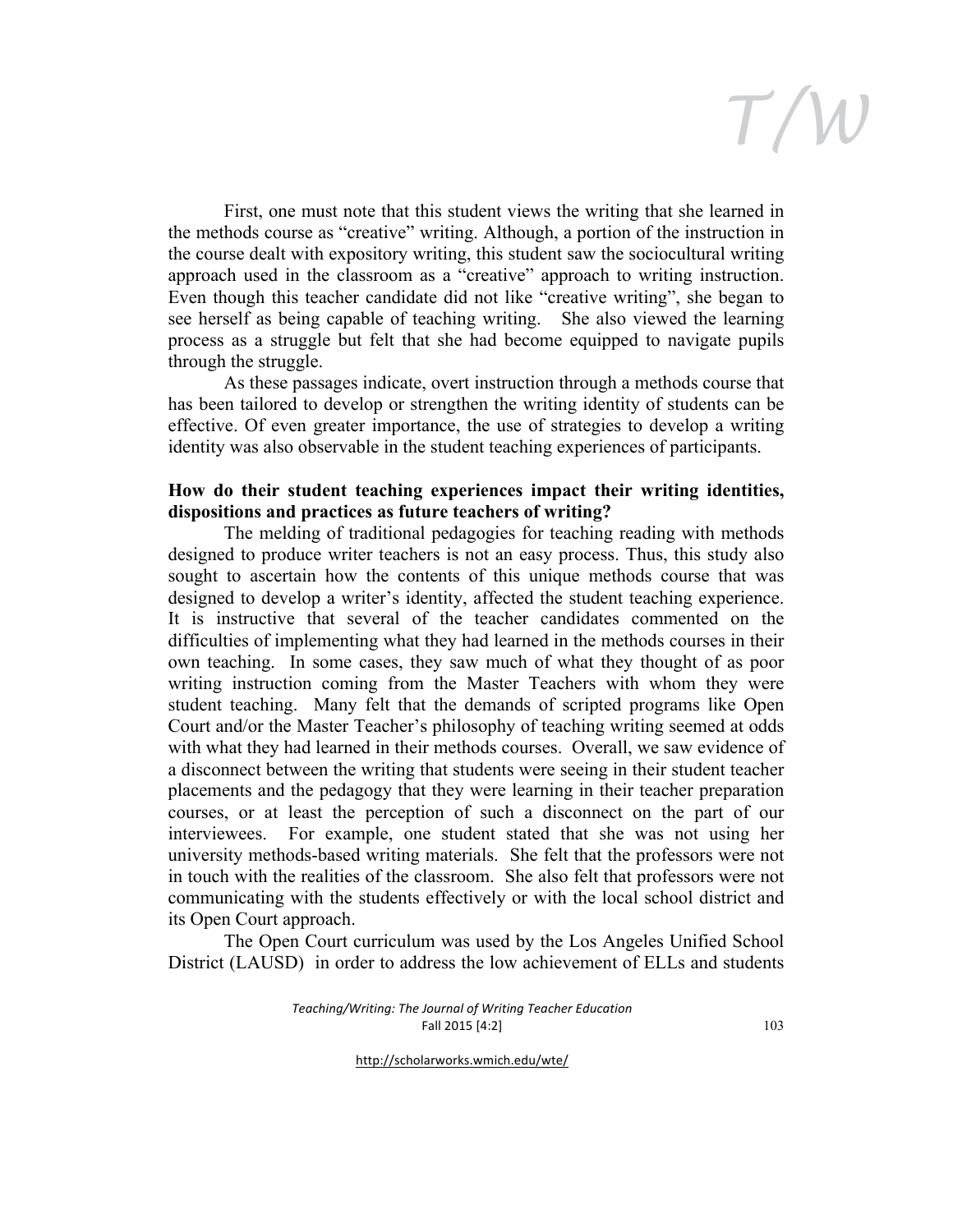of color, at the time of the study. It included the use of a mandated curriculum, Open Court. However, Open Court, because of its rapid pacing and minimal opportunities to scaffold knowledge, was found to be ineffective (Peck & Serrano, 2002; Lee, 2007) and has now been replaced. Although Open Court used the writing process approach, the fast pace and rigor of the program often left students struggling with basic skills while teachers had already moved on to new ideas. For one of their fieldwork assignments, students had to conduct a writing mini-lesson with an individual child or a group. One student commented:

"The class just finished reading the story of Galileo in OCR. The class has a writing process folder and goes through the writing process, but they seem to skip the most important step, which is prewriting. The teacher greatly focuses on the structure and format of their writing. Billy got started on his draft, without pre-writing, and showed his teacher. It was shocking to see how the teacher automatically pointed out his grammatical mistakes without even talking about the content or commenting on his piece." (Teacher Candidate, Francis, Interview)

Another important part of the assignment was that the mini-lesson had to be conducted with an English language learner. Students were taught in the course that pre-writing was one of the most critical steps for English learners. Furthermore, immediately focusing on errors was likely to raise pupils' affective filters or anxiety levels and discourage them from writing (Krashen, 1982).

We can see that this student had developed a philosophy towards writing that includes valuing process, content, and providing feedback. The student later mentioned that she did not focus on the Galileo writing prompt because she did not want to "discourage" the pupil any further. She decided to allow Billy to choose a topic of his own. He chose wrestling. She then described how her conference focused on helping Billy to write descriptively about his favorite wrestler "The Undertaker". Thus, again we see that instead of focusing on structure, the student felt it was more important to spark the desire and the passion to write in elementary pupils. The questions still remain, "How will students continue to draw upon pupils' life worlds as writers while also addressing content area standards? How can teacher preparation programs and district personnel bridge the "reality" of school settings and the research based/theoretical applications taught in methods courses? How much teacher preparation programs should emphasize mandated curricula in methods courses? The comments of another teacher candidate demonstrated this disconnect:

> *Teaching/Writing: The Journal of Writing Teacher Education* Fall 2015 [4:2]

> > http://scholarworks.wmich.edu/wte/

104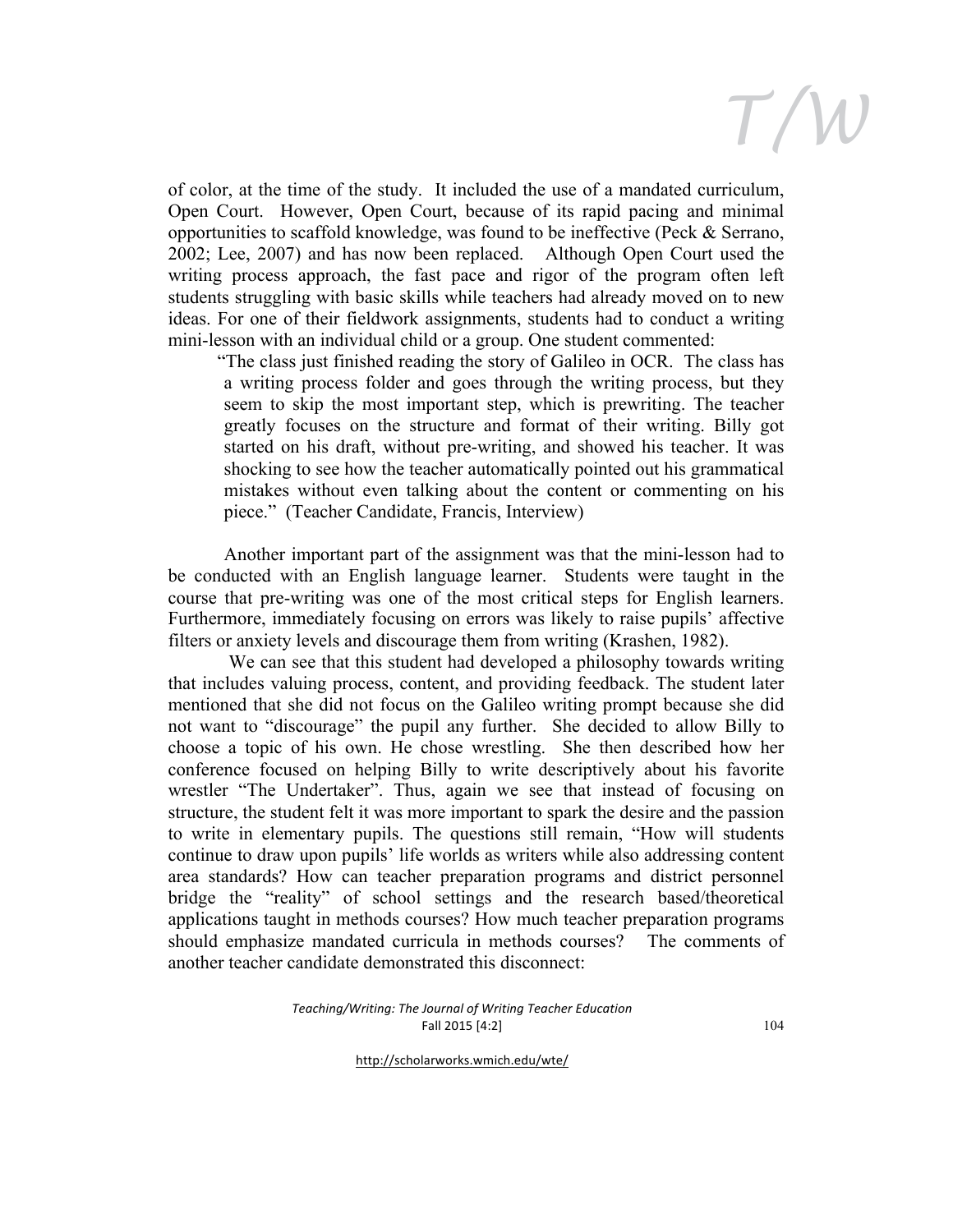

"Here they tell us to do a lot of amazing things but in actuality you are doing Open Court…in schools you don't get to veer off the path. When I have my own class, I can apply them. In the future it will help. My Master Teacher gave me lots of feedback….she was wonderful….. no complaints there…she was amazing." (Teacher Candidate, Julie, Interview)

This student felt that the only strategy from her course that she had employed in her student teaching concerned the use of phonics as phonics related to writing. This was what she learned from her language arts methods class. She felt that Open Court did not allow her to use the methodologies or strategies that she had learned simply because of its prescriptive nature. The Master Teacher was a proponent of Open Court and adhered to the guidelines set forth by that teaching program. For example, the student mentioned that students in her kindergarten placement were learning rhyming words. Because of the novel methods course taken, the student teacher felt that it was a missed opportunity to explore poetry. Again, many of the teacher candidates felt that writing should focus on content and not mechanics and serve as a creative process for children. The focus on content versus mechanics was very different from the mandated curriculum that focused on mechanics.

"That writing is a process and I think at first it's more important to concentrate on the content and then the structure. If that's not there you can't make it into anything. Less on things like spelling and grammar and indenting and more on what the writer is trying to say." (Teacher Candidate, Lena, Writing Reflection)

Many students related focusing on content with providing more opportunities for pupils to be creative. This focus on content was also connected to guiding and modeling for students as they write. This focus on content demonstrates how students were beginning to critically frame their philosophies towards teaching writing. Students were beginning to create "possible selves". In other words, although many said that there was a disconnect between what they learned and what they saw in the classroom, many still saw the possibility for teaching writing in a way that was connected to student's lives and the curriculum instead of teaching writing as an isolated unconnected procedure. There were, however, several students who did feel that writing mechanics were of utmost importance. However, it appeared that the students who were able to apply the contents from the methods course learned how to , perhaps, "think out of the

> *Teaching/Writing: The Journal of Writing Teacher Education* Fall 2015 [4:2]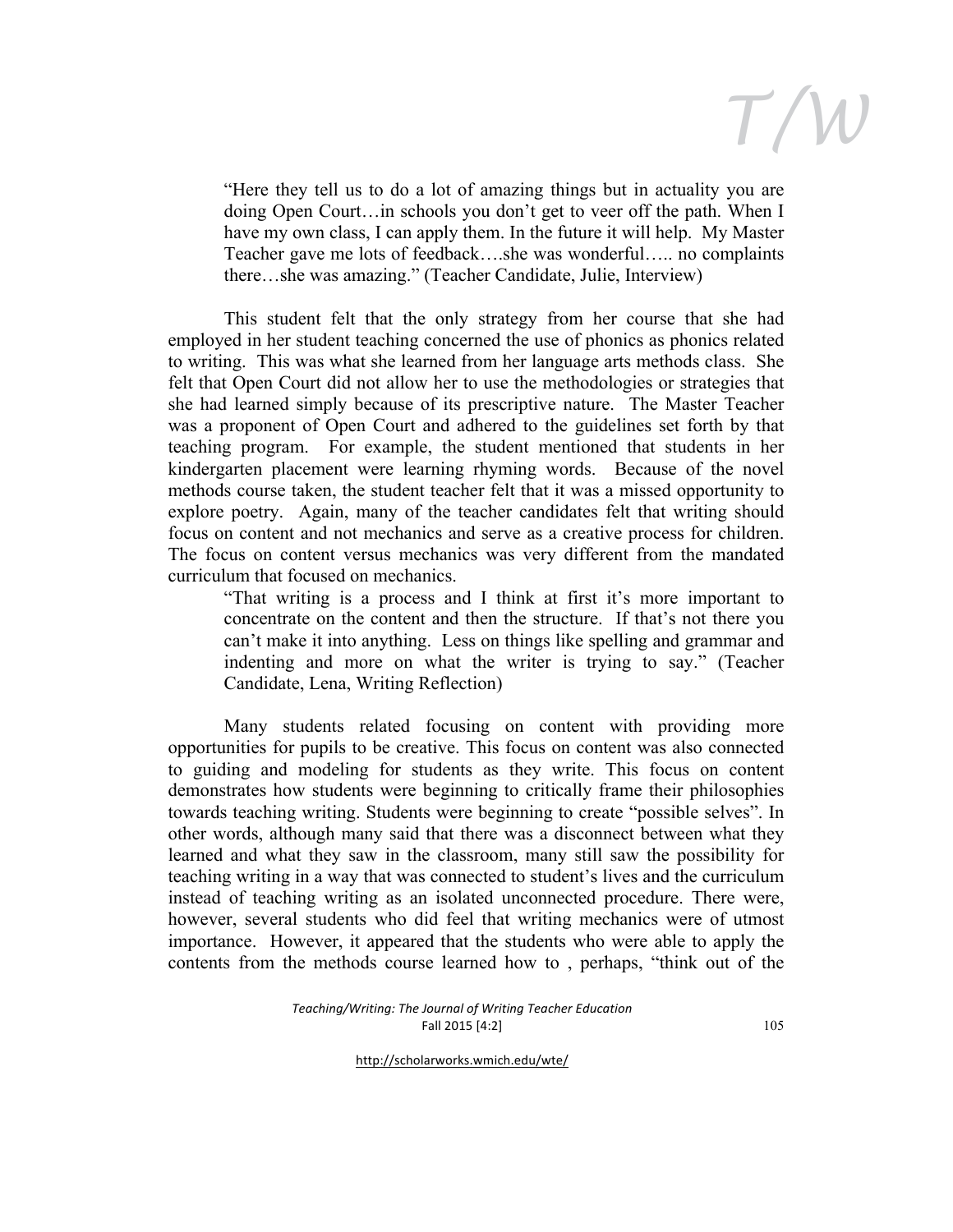

box". One student mentioned how she supplemented instruction using by pictures and varied questioning techniques. Another felt that an important part of implementation was "knowing the students well". Another was able to work with students one-on-one and the pupils eventually became excited about writing.

### **Conclusions and Implications: Teacher Educators Strengthening Writing Pedagogy**

The data presented demonstrate that a variety of factors influence the development of a writing teacher's identity within the context of teacher preparation programs. In order for teacher candidates to effectively negotiate, build upon and expand their identities as writers, they must have opportunities to reflect upon their own conceptions of what effective writing is, have access to multiple materials and resources for writing, and be encouraged to develop their own philosophies.

The New London Group (1996, 2001) would assert that our students have a variety of "available designs" from which to draw as they enter their respective classrooms to teach writing. These designs are defined as "a given social space a particular society, or a particular institution such as a school or a workplace, or more loosely structured spaces of ordinary life encapsulated in the notion of different life worlds (p.97)." However, in many cases, the use of the Open Court and/or other highly structured curricula used in schools requires an emphasis on writing mechanics, i.e. punctuation, form, structure of writing. Such approaches allowed minimal opportunities for candidates to reflect upon their writing pedagogy and apply concepts learned in their methods course.

Nonetheless, students were acutely aware of this tension or disconnect between the two contexts-student teaching and university methods courses. Within this space of conflict, students then began to grapple with their own future possibilities as writers and future teachers of writing. In general, these teacher candidates were very reflective about their own experiences. A few even talked about the fact that they had come to value the act of reflecting and of writing. It is incumbent upon teacher education programs to serve as a mediator between the students whom they train and school systems characterized by dysfunctional rigidity. It is also necessary for teacher education programs to serve as intermediators with students who are impacted by these roles.

Even in the methods class observation, the observer noted students in the class reflecting on their relative skills at pedagogical activities and questioning whether this work was really their "calling." Although this questioning suggests

> *Teaching/Writing: The Journal of Writing Teacher Education* Fall 2015 [4:2]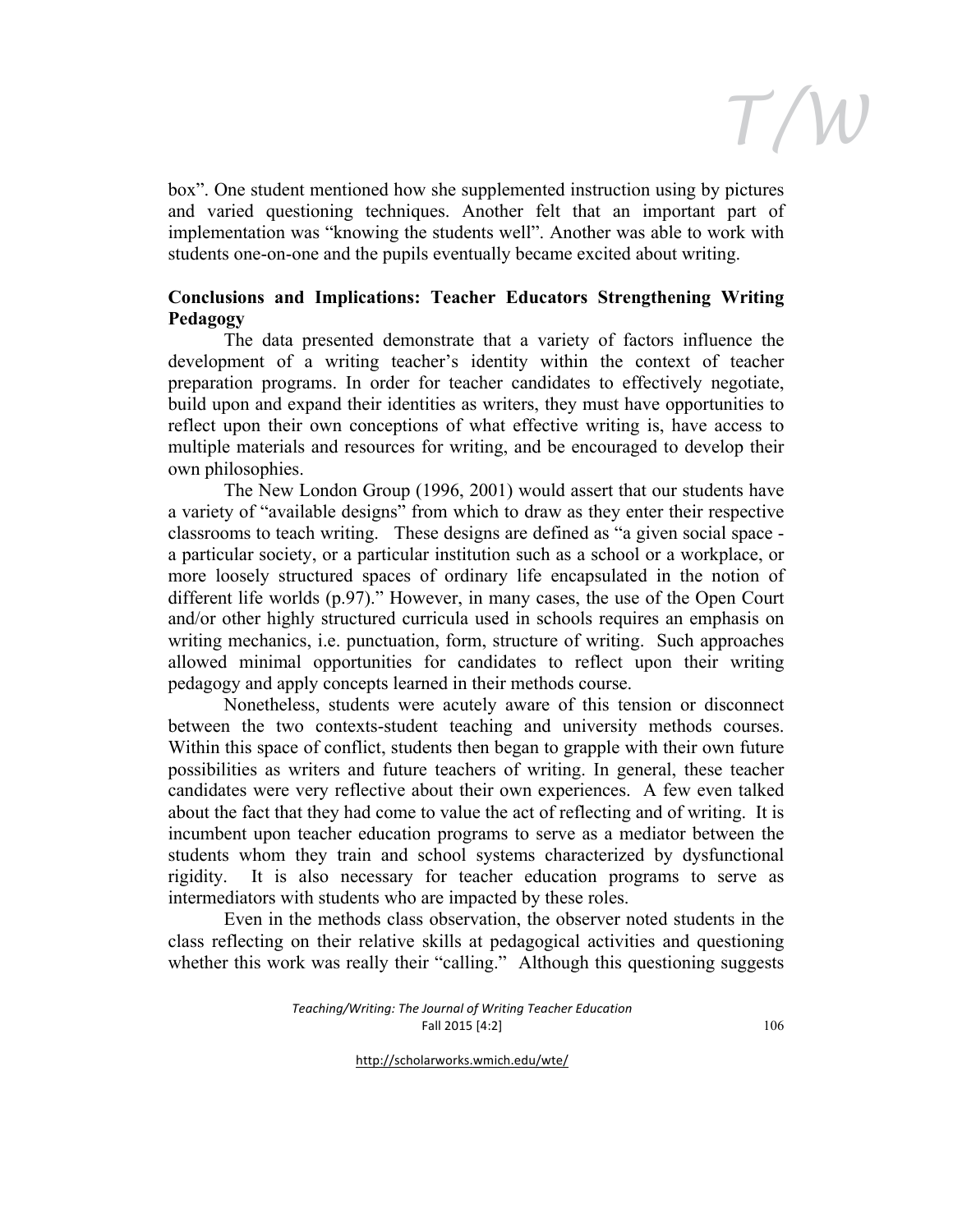

insecurities and ambivalences about a future as a teacher, the very fact that these students were already reflecting on their pedagogical effectiveness and imagining themselves as education professionals suggests a fairly sophisticated and rapid ability to self-assess and an incipient sense of a professional writer identity at this early stage in their teaching careers. However, they also needed validation that their concerns did not suggest an absence of the skills needed in a writing classroom.

The New London Group asserts that students as individual entities will not necessarily draw upon all available designs. But they will begin "designing". "Designing transforms knowledge in producing new constructions and representations of reality. Through their co-engagement in Designing, people transform their relations with each other, and so transform themselves (p.98)." The students who participated in this study certainly began "designing" themselves as writers and writing teachers. They also began to situate themselves not as consumers but as producers of knowledge. In other words, this was not a case of "monkey see, monkey do". This trend places an even greater burden upon methods courses to integrate elements of both the skill-based approach and more creative methodologies.

Yet, despite this disconnect, our students did to some extent, "see" themselves as potential vessels to guide pupils through writing. Some of the ways that they saw this possibility was by "making writing fun", by modeling for pupils, by personalizing writing, by having individual conferences with pupils and by teaching the writing process. As one student mentioned, "I know how to teach creative writing now. I just hate it so much but I feel like that helps." This is exemplary of how this student is reconstructing and renegotiating previous ideas of writing and writing instruction. The traditional notion of the value of student teaching has been based in the notion of "doing" for the purpose of "gaining experience" (i.e., if one doesn't practice writing/or the act of learning in general, they know not how things works and will not be able to reproduce lessons for others.). This traditional notion of "experience" is very narrowly defined, and the concept of "multiple literacies" helps to illuminate this narrowness (i.e. the training of today's teachers has to move beyond thinking of experience as something that fills an empty vessel). In this age of technology and abundant access, teacher educators must make teacher candidates aware of how to develop, engage, and draw upon multiple literacies to teach writing.

Based upon our findings, we recommend: 1.) frequent analysis of district reading/writing programs on behalf of teacher candidates; 2.) opportunities to

> *Teaching/Writing: The Journal of Writing Teacher Education* Fall 2015 [4:2]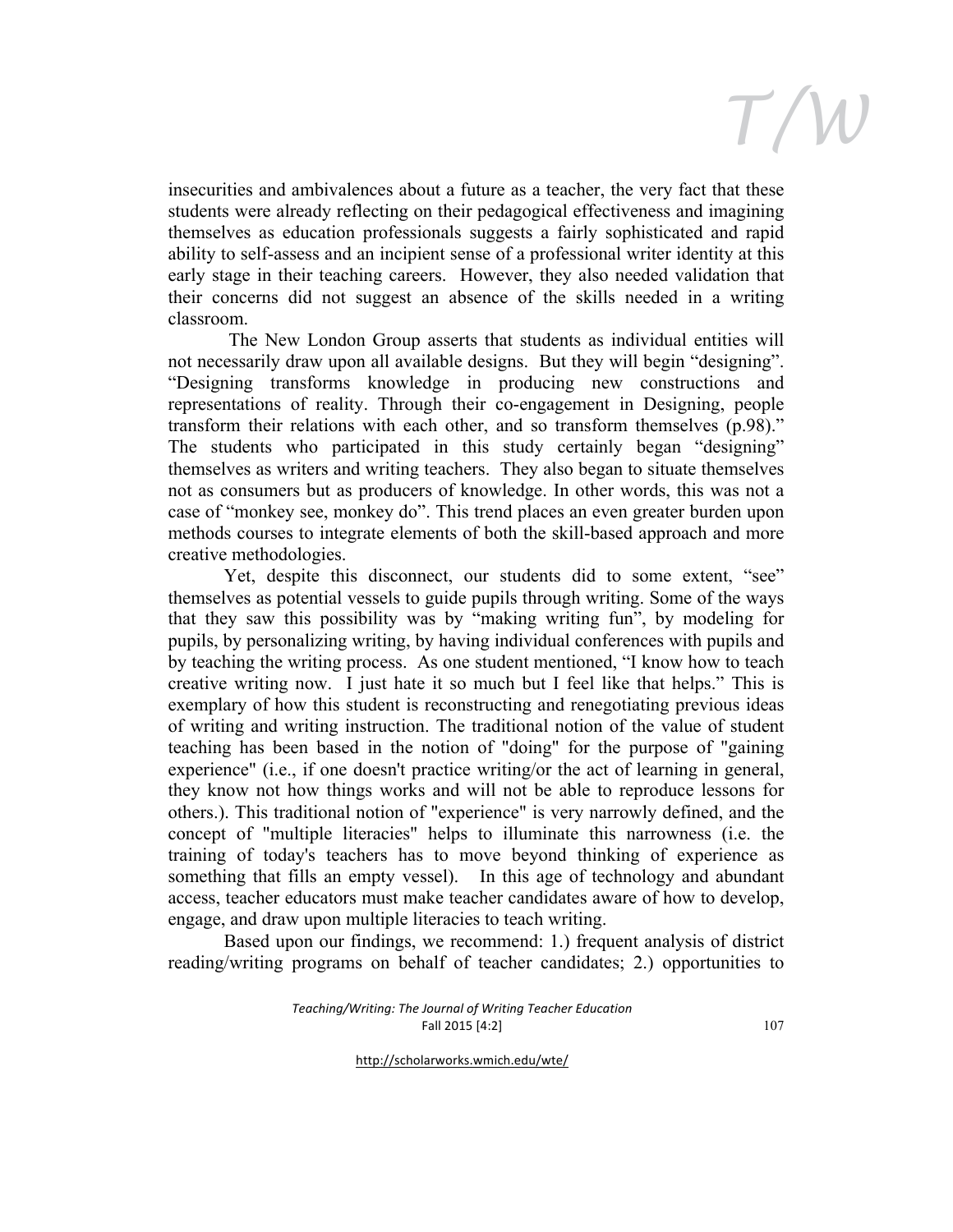

determine what is important to them as a writing teachers, how this aligns or does not align with district policies and how this impacts their identities as teachers of writing. This may occur through reflective journals and/or peer interviews; and 3.) encourage students to draw upon their communities of practice both within their classroom contexts with students and in professional development contexts with colleagues and/or Master teachers. Through such strategies, more pre-service teachers will become writers, and as a result, will be able to train students with the writing skills needed to navigate a world driven by multiple literacies.

> *Teaching/Writing: The Journal of Writing Teacher Education* Fall 2015 [4:2]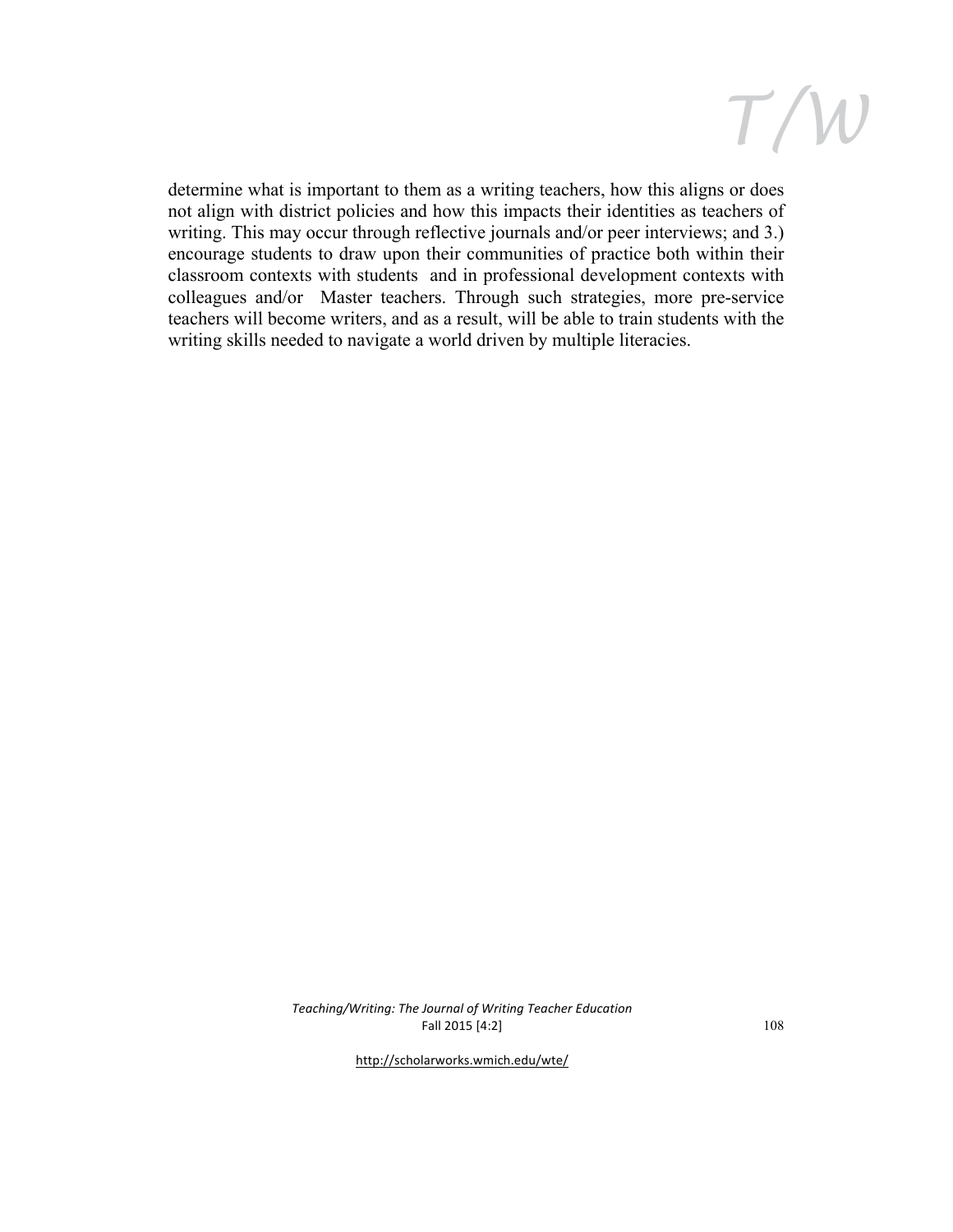#### **References**

- Bridwell-Bowles, L. (1991). Research in composition: Issues and methods. In E. Lindemann & G. Tate (Eds.) *An introduction to composition studies* (pp. 94-117). New York: Oxford UP.
- Calkins, L. (1994). *The art of teaching writing*. Portsmouth, NH: Heinemann.
- Cervetti, G. N., Damico, J. S., & Pearson, P. D. (2006). Multiple literacies, new literacies, and teacher education. *Theory into Practice*, *45*(4), 378-386.
- Colby, S.A., & Stapleton, J. N. (2006). Pre-service teachers teach writing: Implications for teacher educators. *Reading Research and Instruction*, 45(4), 353-376.
- Coker, D. , & Lewis, W. (2008). Beyond writing next: A discussion of writing research and instructional uncertainty. *Harvard Educational Review*, *78*(1), 231-251.
- Dymoke, S. & Hughes, J. (2009). Using a poetry wiki: how can the medium support pre-service teachers of English in their professional learning about writing poetry and teaching poetry writing in a digital age. *English Teaching: Practice and Critique,* 8 (3) 91-106.
- Fernsten, L. (2008). Writer identity and ESL learners. *Journal of Adolescent*  & Adult Literacy, 52(1), 44-52.
- Graves, D. H. (1994). *A fresh look at writing*. Portsmouth, NH: Heinemann.
- Ganske, K., Monroe, J., & Strickland, D. (2003). Questions teachers ask about struggling readers and writers. *The Reading Teacher*, 57(2) 118-128*.*

Gee, J. P., Hull, G., & Lankshear, C. (1996). *The new work order: Behind the language of the new capitalism*. Boulder, CO: Westview.

- Gilbert, J., & Graham, S. (2010). Teaching writing to elementary students in grades 4-6: A national survey. *Elementary School Journal*, *11 0*(4), 494-518.
- Grisham, D. , & Wolsey, T. (2011). Writing instruction for teacher candidates: Strengthening a weak curricular area. *Literacy Research & Instruction*, *50*  (4), 348-364.
- Grossman, P. L. (1990). *The making of a teacher: Teacher knowledge and teacher education.* New York: Teachers College Press.

*Teaching/Writing: The Journal of Writing Teacher Education* Fall 2015 [4:2]

109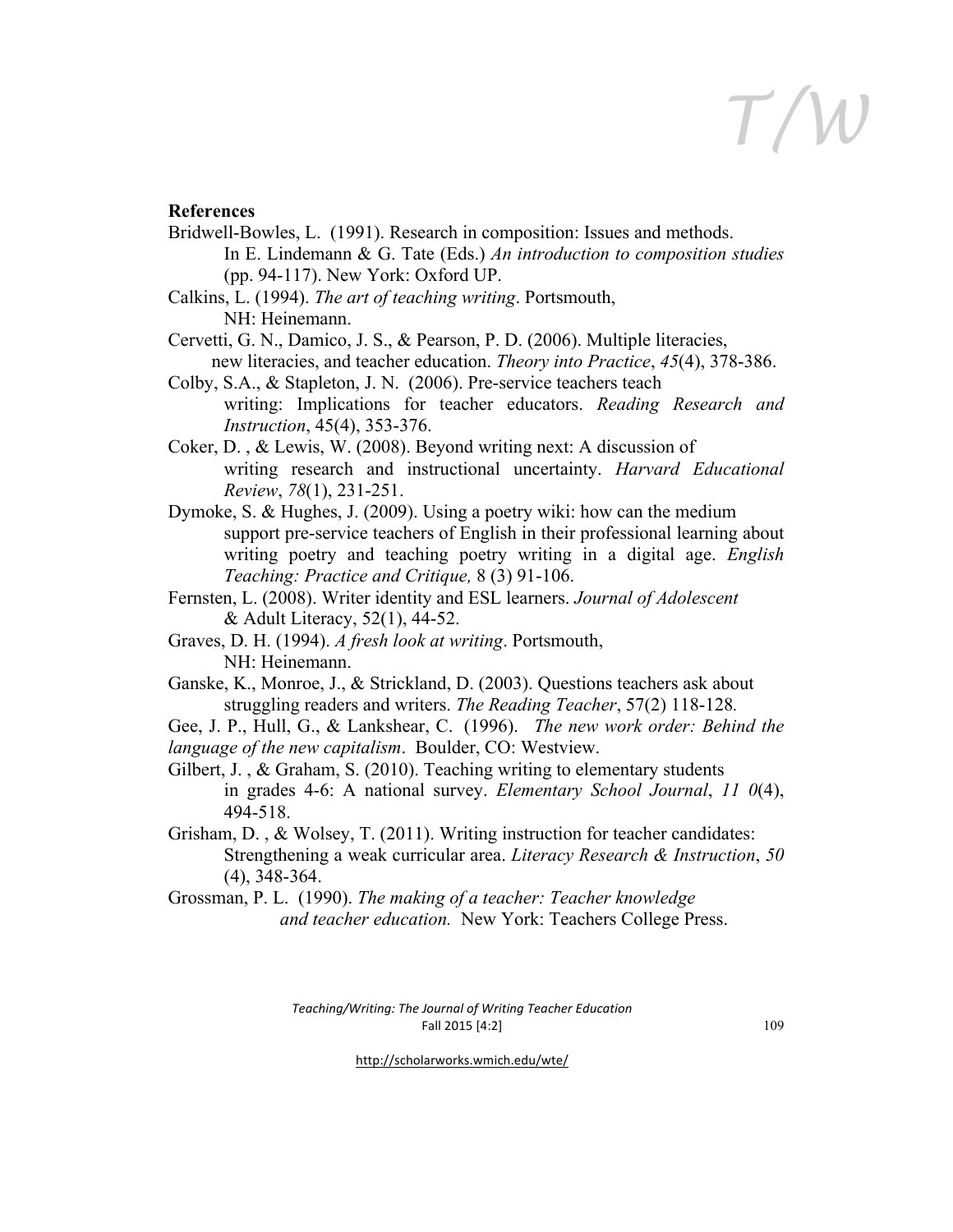*T/W*

Grossman, P.L., Valencia, S.W, Evans, K., Thompson, C., Martin, S. & Place, N. (2000). Transitions into teaching: Learning to teach writing in teacher education and beyond. *Journal of Literacy Research*, 32 (4), 631–662.

Ivanic, R. (1998). *Writing and identity: The discoursal construction of identity in academic writing*. Philadelphia: Johns Benjamin Publishing.

- Jenifer, S., & Rebecca, G. (2014). Writing Spaces, Professional Places: how a teachers' writing group can nurture teaching identities. *FORUM: For Promoting 3-19 Comprehensive Education*, *56*(1), 131-138.
- Knowles, J. G., & Holt-Reynolds, D. (1991). Shaping pedagogies through personal histories in teacher education. *Teachers College Record*, 93 (1), 87-113.
- Koch, K. (1970). *Wishes, lies, and dreams: Teaching children to write poetr*y. New York: New York Vintage Books.

- Korthagen, F. A. J. (2004). In search of the essence of a good teacher: Towards a more holistic approach in teacher education. *Teaching and Teacher Education,* 20(1), 77–97.
- Krashen, S. (1982). *Principles and practice in second language acquisition*. New York: Prentice-Hall.
- Lee, S., Ajayi, L., & Richards, R. (2007). Teachers' perceptions of the efficacy of the Open Court program. *Teacher Education Quarterly*, 34(3),19- 43.
- Lee, I. (2011). L2 writing teacher education for in-service teachers: Opportunities and challenges. *English in Australia*, *46*(1), 31-39.
- Lee, I. (2013). Becoming a writing teacher: Using "identity" as an analytic lens to understand EFL writing teachers' development. *Journal Of Second Language Writing*, *22*(3), 330-345
- Lunsford, A. A. (1991). The nature of composition studies. In E. Lindemann & G. Tate (Eds.), *An introduction to composition studies* (pp. 3-14). New York: Oxford UP.
- McCarthey, S. (2008). The impact of No Child Left Behind on teacher's writing. *Written Communication* 25 (4), 462-505.
- Morgan, D. N. (2010). Preservice Teachers as Writers. *Literacy Research & Instruction*, *49*(4), 352-365.

*Teaching/Writing: The Journal of Writing Teacher Education* Fall 2015 [4:2]

110

Koch, K. (1974). *Rose, where did you get that red?: Teaching great poetry to children*. New York: Vintage Books.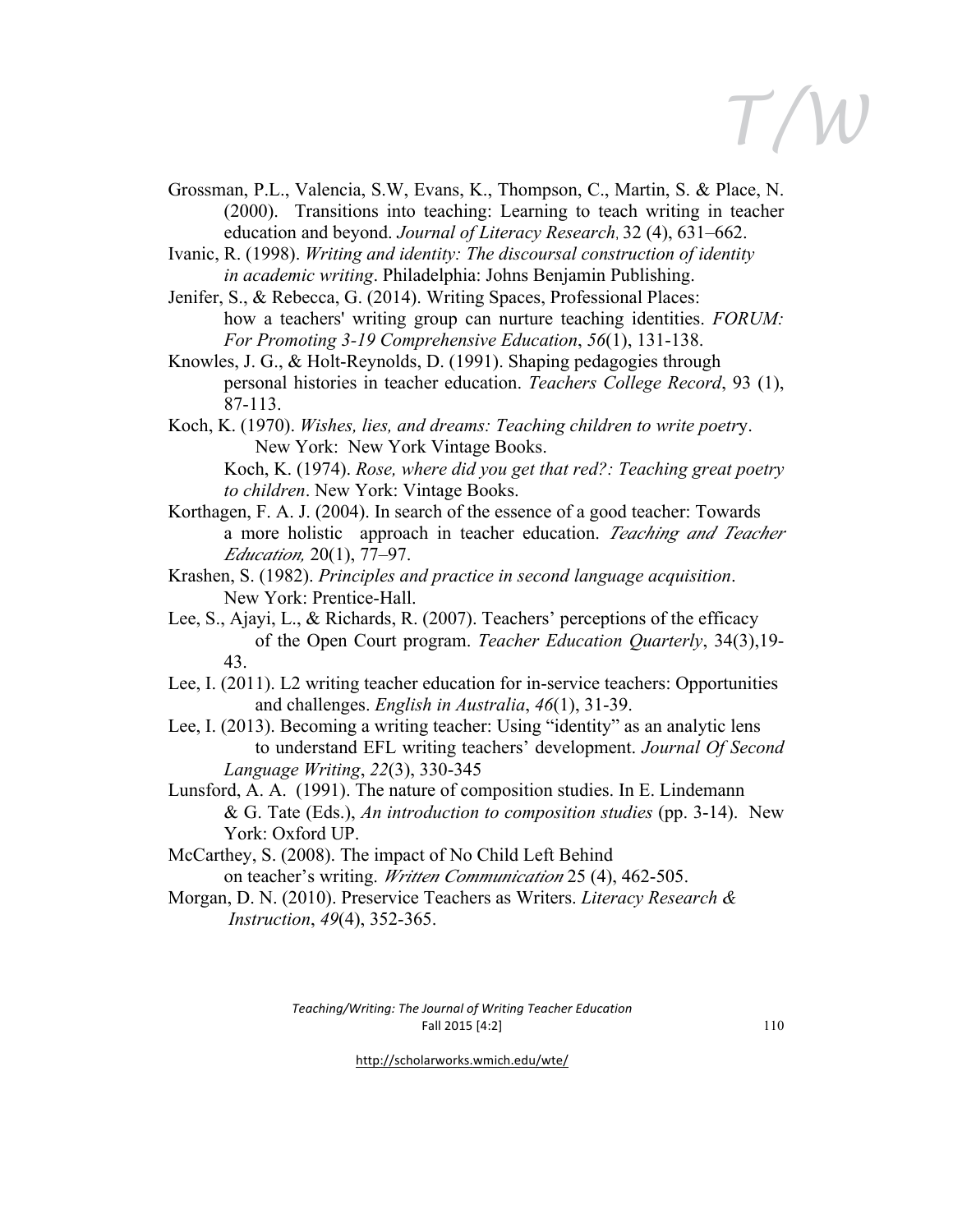*T/W*

- Napoli, M. (2001). Pre-service teachers' reflections about learning to teach writing. (Report No. ED459472). Washington, DC: US Department of Information, Education Resource Information Center.
- Nasiri, S. (2012). Academic writing: The role of culture, language and identity in writing for community. *International Journal of Learning and Development*, *2*(3), 1.
- National Council of Teachers of English. (2004). *NCTE beliefs about the teaching of writing*. NCTE Guidelines retrieved on April 5, 2009 from http://www.ncte.org.
- New London Group (1996). The pedagogy of multiple literacies: Designing social futures. *Harvard Educational Review* 66 (1), 60-92.
- New London Group (2000). A pedagogy of multiple literacies: Designing social futures. In Cope, B. & Kalantzis (Eds.), *Multiple literacies: Literacy learning and designing social futures* (pp.9-38). New York: Routledge.
- Norman, K. A., & Spencer, B. H. (2005). Our lives as writers: Examining pre -service teachers' experiences and beliefs about the nature of writing and writing instruction. *Teacher Education Quarterly*, 32 (1), 25-40.
- Olick, J. & Robbins, J. (1998). Social memory studies: From 'Collective memory' to the historical sociology of mnemonic practice. *Annual Review of Sociology*. 24 (1), 105-140.
- Pardo, L. M. (2006). The role of context in learning to teach writing: What teacher educators need to know to support beginning urban teachers. *Journal of Teacher Education*, 57 (4), 378-394.
- Park, G. (2013). 'writing is a way of knowing': Writing and identity. *Elt Journal*, *67*(3), 336-345.
- Paulson, E. , & Armstrong, S. (2010). Postsecondary literacy: Coherence in theory, terminology, and teacher preparation. *Journal of Developmental Education*, *33*(3), 2-13.
- Peck, S., & Serrano, A. M. (2002). "Open Court" and English language learners: Questions and strategies. Based on paper presented at the annual meeting of the American Association for Applied Linguistics, April 2002. Retrieved from ERIC Database
- Pella, S. (2011). A situative perspective on developing writing pedagogy in a teacher professional learning community. *Teacher Education Quarterly*, *38*(1), 107-125.
- Perl, S., & Wilson, N. (1986). *Through teachers' eyes: Portraits of writing teachers at work*. Portsmouth, NH: Heinemann.

*Teaching/Writing: The Journal of Writing Teacher Education* Fall 2015 [4:2]

111